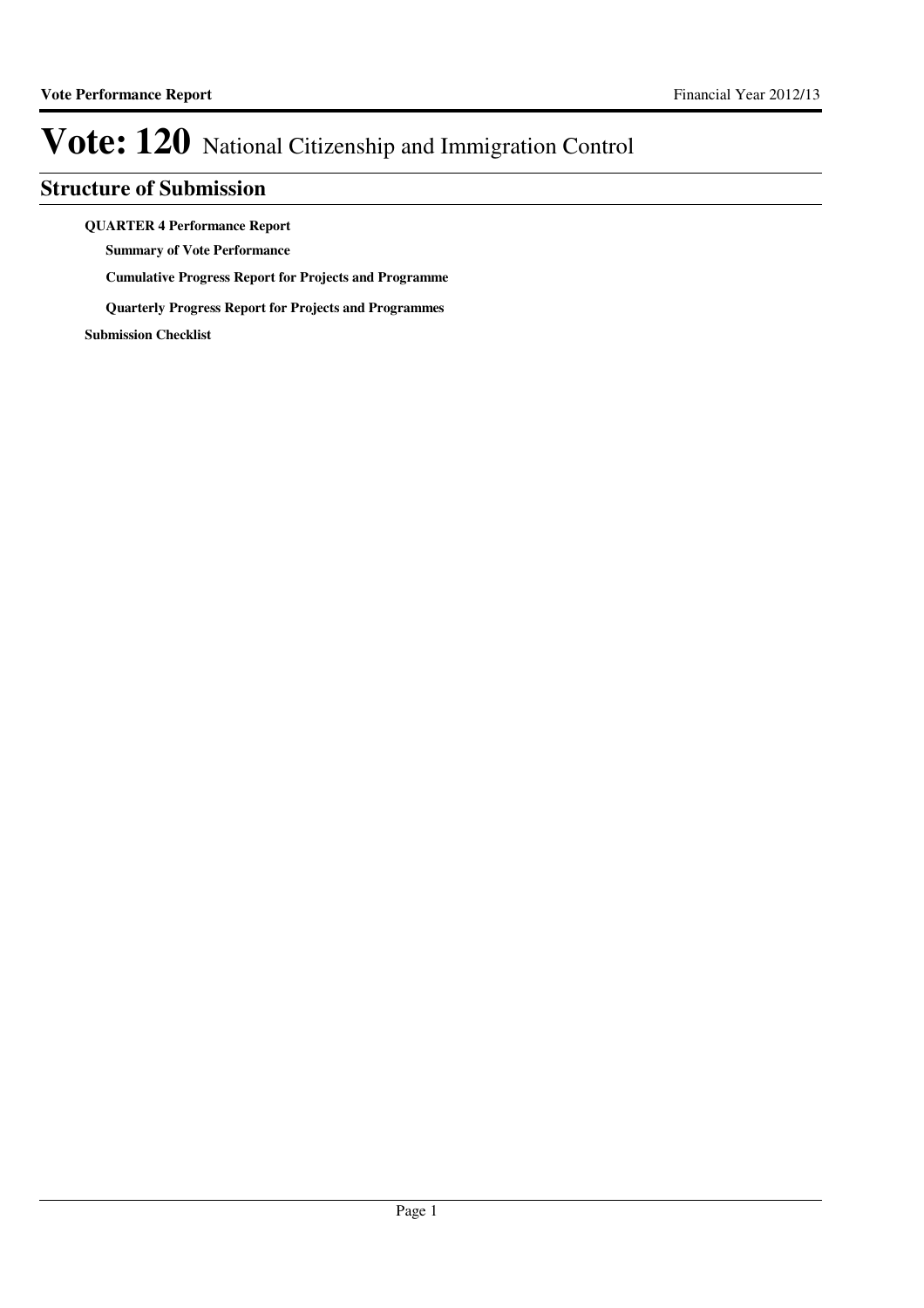### **QUARTER 4: Highlights of Vote Performance**

### *V1: Summary of Issues in Budget Execution*

*This section provides an overview of Vote expenditure*

**(i) Snapshot of Vote Releases and Expenditures**

Table V1.1 below summarises cumulative releases and expenditures by the end of the quarter:

#### **Table V1.1: Overview of Vote Expenditures (UShs Billion)**

|                                  | <i>(i)</i> Excluding Arrears, Taxes | Approved<br><b>Budget</b> | <b>Cashlimits</b><br>by End | <b>Released</b><br>by End | <b>Spent by</b><br>End Jun | % Budget<br><b>Released</b> | <b>Spent</b> | % Budget % Releases<br><b>Spent</b> |
|----------------------------------|-------------------------------------|---------------------------|-----------------------------|---------------------------|----------------------------|-----------------------------|--------------|-------------------------------------|
| Recurrent                        | Wage                                | 2.147                     | N/A                         | 2.090                     | 1.964                      | 97.3%                       | 91.5%        | 94.0%                               |
|                                  | Non Wage                            | 6.745                     | 6.745                       | 10.720                    | 10.703                     | 158.9%                      | 158.7%       | 99.8%                               |
| Development                      | GoU                                 | 26.537                    | 20.197                      | 20.197                    | 20.197                     | 76.1%                       | $76.1\%$     | 100.0%                              |
|                                  | Ext Fin.                            | 0.000                     | N/A                         | 0.000                     | 0.000                      | N/A                         | N/A          | N/A                                 |
|                                  | <b>GoU</b> Total                    | 35.429                    | 26.942                      | 33.007                    | 32.865                     | $93.2\%$                    | $92.8\%$     | $99.6\%$                            |
| <b>Total GoU+Ext Fin. (MTEF)</b> |                                     | 35.429                    | N/A                         | 33.007                    | 32.865                     | $93.2\%$                    | $92.8\%$     | $99.6\%$                            |
| ( <i>ii</i> ) Arrears            | Arrears                             | 0.000                     | N/A                         | 0.000                     | 0.000                      | N/A                         | N/A          | N/A                                 |
| and Taxes                        | Taxes                               | 23,000                    | N/A                         | 14.421                    | 14.421                     | 62.7%                       | 62.7%        | 100.0%                              |
|                                  | <b>Total Budget</b>                 | 58.429                    | 26.942                      | 47.428                    | 47.285                     | 81.2%                       | $80.9\%$     | $99.7\%$                            |

*\* Donor expenditure information available*

*\*\* Non VAT on capital expenditure*

The table below shows cumulative releases and expenditures to the Vote by Vote Function :

#### **Table V1.2: Releases and Expenditure by Vote Function\***

| <b>Billion Uganda Shillings</b>              | <b>Approved Released</b><br><b>Budget</b> |       | Spent | % Budget % Budget<br>Released | Spent    | $\%$<br>Releases<br><i>Spent</i> |
|----------------------------------------------|-------------------------------------------|-------|-------|-------------------------------|----------|----------------------------------|
| VF:1211 Citizenship and Immigration Services | 35.43                                     | 33.01 | 32.86 | $93.2\%$                      | 92.8%    | 99.6%                            |
| <b>Total For Vote</b>                        | 35.43                                     | 33.01 | 32.86 | $93.2\%$                      | $92.8\%$ | 99.6%                            |

*\* Excluding Taxes and Arrears*

#### **(ii) Matters to note in budget execution**

The main challenge faced by the Vote during the FY 2012/13 is the delayed acquisition of the Personalisation and Data Center for the National ID Card procesing. This has been partly due to the ever changing policy directions regarding the project design, management, home and human resources. The Directorate in the last half of the FY established an interim personalisation machine with limited capability of personalising 350 I.D cards per day. However, if the main personalisation center is established, up to 40,000 I.D cards would be personalised per day; which is pending till the completion of the main personalisation center.

## **Table V1.3: High Unspent Balances and Over-Expenditure in the Domestic Budget (Ushs Bn)**

```
(ii) Expenditures in excess of the original approved budget
(i) Major unpsent balances
Programs and Projects
     3.96Bn Shs Programme/Project: 03 Citizenship and Passport Control
          Reason:
```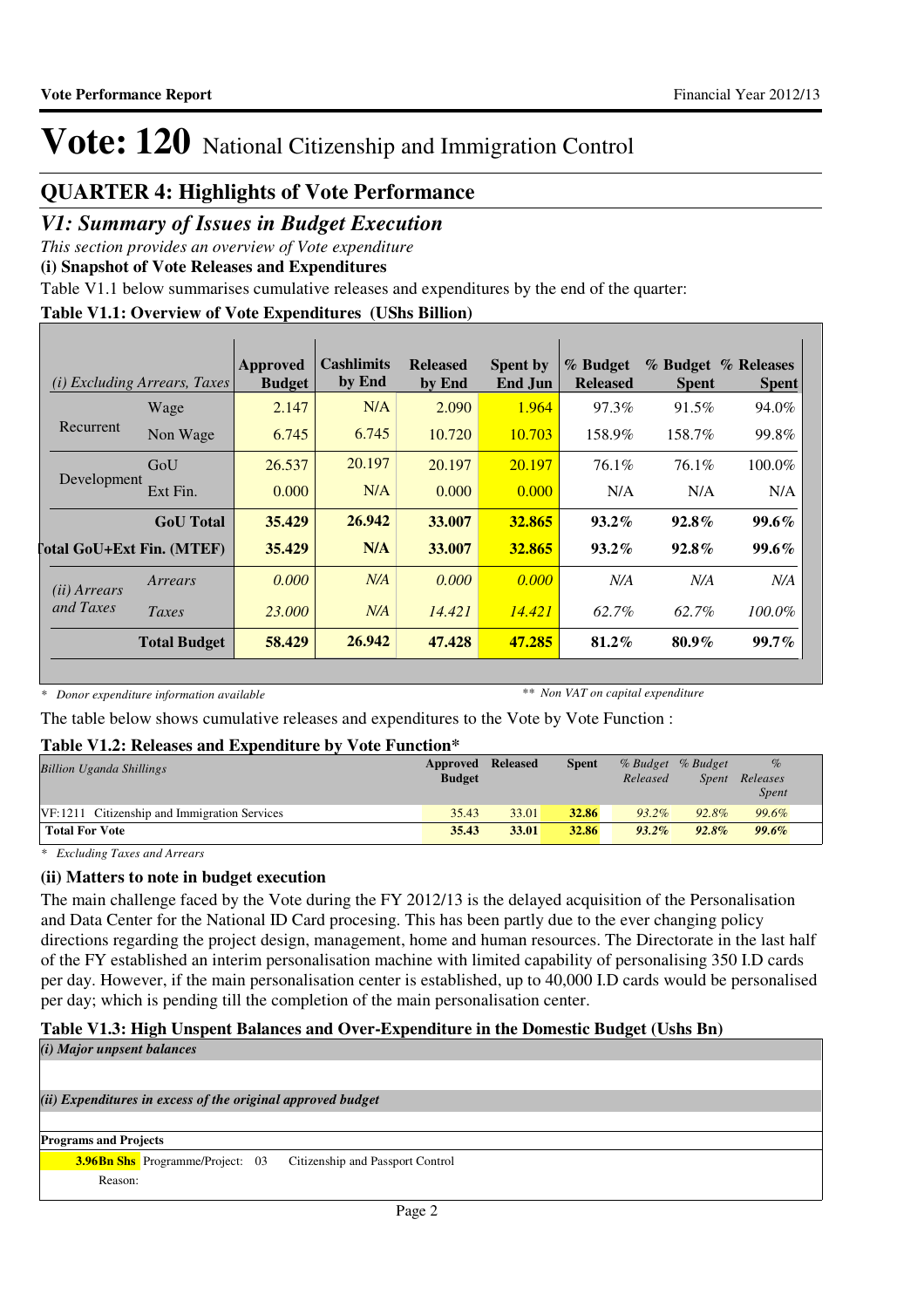## **QUARTER 4: Highlights of Vote Performance**

*\* Excluding Taxes and Arrears*

### *V2: Performance Highlights*

*This section provides highlights of output performance, focusing on key outputs and actions impelemented to improve section performance.*

| Vote, Vote Function<br><b>Key Output</b>                          | <b>Approved Budget and</b><br><b>Cumulative Expenditure</b><br>and Performance<br><b>Planned outputs</b>                                                                                   |                                                                                                                                                                                                                                                                                                                                                                                                                                                                                                                               | <b>Status and Reasons for</b><br>any Variation from Plans                                                                                                                                                                                                                                                                                                                                                 |  |  |
|-------------------------------------------------------------------|--------------------------------------------------------------------------------------------------------------------------------------------------------------------------------------------|-------------------------------------------------------------------------------------------------------------------------------------------------------------------------------------------------------------------------------------------------------------------------------------------------------------------------------------------------------------------------------------------------------------------------------------------------------------------------------------------------------------------------------|-----------------------------------------------------------------------------------------------------------------------------------------------------------------------------------------------------------------------------------------------------------------------------------------------------------------------------------------------------------------------------------------------------------|--|--|
|                                                                   | Vote Function: 1211 Citizenship and Immigration Services                                                                                                                                   |                                                                                                                                                                                                                                                                                                                                                                                                                                                                                                                               |                                                                                                                                                                                                                                                                                                                                                                                                           |  |  |
| <b>Output: 121101</b>                                             | Citizens facilitated to travel in and out of the country.                                                                                                                                  |                                                                                                                                                                                                                                                                                                                                                                                                                                                                                                                               |                                                                                                                                                                                                                                                                                                                                                                                                           |  |  |
| Description of Performance: -Issue 90% of passport                | applications received to<br>Ugandan citizens.                                                                                                                                              | -100,500 virgin passports<br>The pasport issuance system<br>maintenance was irregular<br>procured<br>-Issued a total of 76,066<br>owing to outstanding payment<br>arrears to De La Rue thus<br>passports of which 163<br>Official, 264 Diplomatic and the limiting efficiency in issuance<br>of passports.<br>rest ordinary.<br>-433 East African passports<br>issued, 103 CTDs issued and<br>4,674 Certificate of identity<br>issued<br>-Lead time for passport issuance<br>remain 10 working days.                          |                                                                                                                                                                                                                                                                                                                                                                                                           |  |  |
| Performance Indicators:                                           |                                                                                                                                                                                            |                                                                                                                                                                                                                                                                                                                                                                                                                                                                                                                               |                                                                                                                                                                                                                                                                                                                                                                                                           |  |  |
| Proportion of passports<br>issued out of applications<br>received | 90                                                                                                                                                                                         | 95                                                                                                                                                                                                                                                                                                                                                                                                                                                                                                                            |                                                                                                                                                                                                                                                                                                                                                                                                           |  |  |
| No. of days taken to issue of<br>a passports.                     | 10                                                                                                                                                                                         | 10                                                                                                                                                                                                                                                                                                                                                                                                                                                                                                                            |                                                                                                                                                                                                                                                                                                                                                                                                           |  |  |
| <b>Output Cost:</b>                                               | <b>UShs Bn:</b><br>2.586                                                                                                                                                                   | <b>UShs Bn:</b>                                                                                                                                                                                                                                                                                                                                                                                                                                                                                                               | 253.2%<br>6.549 % Budget Spent:                                                                                                                                                                                                                                                                                                                                                                           |  |  |
| <b>Output: 121102</b>                                             | Facilitated entry, stay and exit of foreigners                                                                                                                                             |                                                                                                                                                                                                                                                                                                                                                                                                                                                                                                                               |                                                                                                                                                                                                                                                                                                                                                                                                           |  |  |
|                                                                   | Description of Performance: - Facilitate Issuance of at least<br>80% of applications received<br>for work permits, Dependant<br>Passes, students passes<br>, visas, and Residence Permits. | -9,161 work permits were<br>issued to foreigners in<br>employment in the country<br>-4,860 dependants of work<br>permit holders issued with<br>passes.<br>-3,313 special passes issued as<br>temporary facility to Aliens<br>intending to regularise their stay June 2013. However, the<br>in the country.<br>-A total of 6,081 students<br>facilitated with students passes<br>to facilitate their study in the<br>country<br>-43 Immigration Departmental<br>meetings conducted to improve<br>immigration service delivery. | The Department of Immigration<br>is currently operating without<br>stickers for work permits and<br>there is a limited number of<br>entry visa stickers in stock. The<br>supplementary funds requested<br>for for procurement of the<br>stickers was released late in<br>department is in the process of<br>procuring an upgraded and<br>machine readable stickers with<br>the funds that were committed. |  |  |
| Performance Indicators:                                           |                                                                                                                                                                                            |                                                                                                                                                                                                                                                                                                                                                                                                                                                                                                                               |                                                                                                                                                                                                                                                                                                                                                                                                           |  |  |
| No. of days taken to issue a<br>work permit                       | 14                                                                                                                                                                                         | 10                                                                                                                                                                                                                                                                                                                                                                                                                                                                                                                            |                                                                                                                                                                                                                                                                                                                                                                                                           |  |  |
| <b>Output Cost:</b>                                               | <b>UShs Bn:</b><br>1.425                                                                                                                                                                   | <b>UShs Bn:</b>                                                                                                                                                                                                                                                                                                                                                                                                                                                                                                               | 88.8%<br>1.266 % Budget Spent:                                                                                                                                                                                                                                                                                                                                                                            |  |  |
| <b>Output: 121103</b>                                             |                                                                                                                                                                                            | Legal advisory, enforcement, compliance and removal of ilegal immigrants.                                                                                                                                                                                                                                                                                                                                                                                                                                                     |                                                                                                                                                                                                                                                                                                                                                                                                           |  |  |
| Description of Performance: - Carry out prosecution of at         | least 90% of all immigrants                                                                                                                                                                | -167 Appeals for denied<br>immigration facilities processed. custody center for the arrested                                                                                                                                                                                                                                                                                                                                                                                                                                  | The continued absence of a                                                                                                                                                                                                                                                                                                                                                                                |  |  |

#### **Table V2.1: Key Vote Output Indicators and Expenditures\***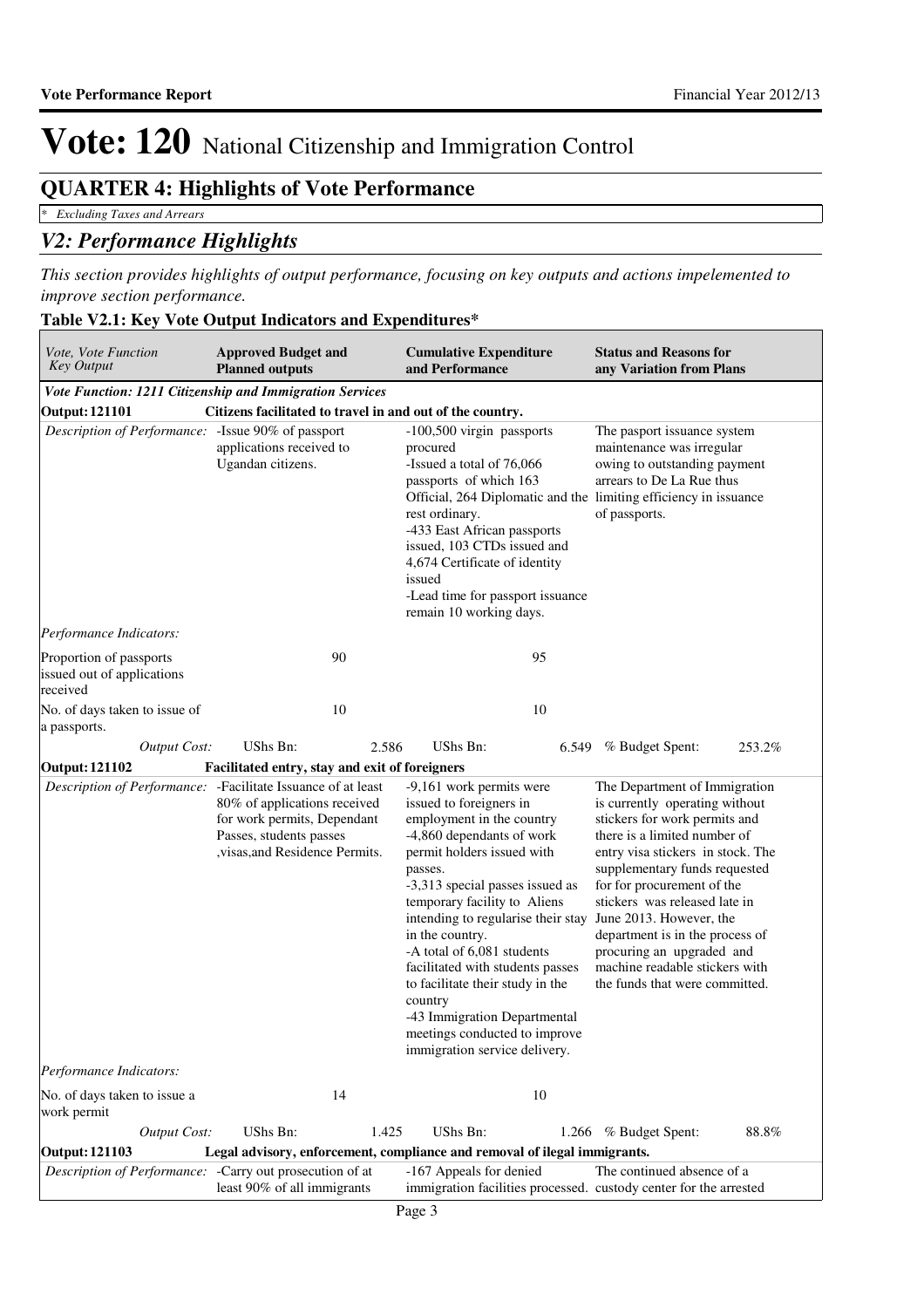## **QUARTER 4: Highlights of Vote Performance**

| Vote, Vote Function<br><b>Key Output</b>             | <b>Approved Budget and</b><br><b>Planned outputs</b>                                                                                                                                                                                                                                                                                                                                                                                                                     | <b>Cumulative Expenditure</b><br>and Performance                                                                                                                                                                                                                                                                                                                                                                                                                                                                                                                                                                                                                                                                                                                                                                                                                                                                          | <b>Status and Reasons for</b><br>any Variation from Plans                                                                                                                                                                                                                                                                     |  |  |
|------------------------------------------------------|--------------------------------------------------------------------------------------------------------------------------------------------------------------------------------------------------------------------------------------------------------------------------------------------------------------------------------------------------------------------------------------------------------------------------------------------------------------------------|---------------------------------------------------------------------------------------------------------------------------------------------------------------------------------------------------------------------------------------------------------------------------------------------------------------------------------------------------------------------------------------------------------------------------------------------------------------------------------------------------------------------------------------------------------------------------------------------------------------------------------------------------------------------------------------------------------------------------------------------------------------------------------------------------------------------------------------------------------------------------------------------------------------------------|-------------------------------------------------------------------------------------------------------------------------------------------------------------------------------------------------------------------------------------------------------------------------------------------------------------------------------|--|--|
| arrested and liable to<br>prosecution.               |                                                                                                                                                                                                                                                                                                                                                                                                                                                                          | -1,508 immigration offenders<br>arrested and/or investigated.<br>-293 illegal immigrants were<br>removed from the country;<br>while 60 still pending<br>investigations.<br>-134 immigration suspects were<br>arrested and succesfully<br>prosecuted,<br>-Developed Guidelines for<br>Citizenship Verification.<br>-133 Quit notices to leave the<br>country were served out of 314<br>rejected entry permit application<br>received.<br>-Legal advice provided on the<br>following:<br>(a) Cabinet Memo on Principles<br>to ammend the Uganda<br>Citizenship and Immigration<br>Control Act as ammended.<br>(b) Cabinet memo on Principles<br>for the Forensic evidence and<br>Deovyribo Nuclear Acid(DNA)<br>Database Law<br>(c) Cabinet Memo on the<br>Protocol on Combating Drug<br>Trafficking in the EAC.<br>(d) M.O.U on Immigration<br>matters between Uganda and<br>Philipines, South Sudan, USA<br>and Ethiopia. | irregular immigrants has led to<br>delayed/pending investigations<br>of several cases.                                                                                                                                                                                                                                        |  |  |
| Performance Indicators:                              |                                                                                                                                                                                                                                                                                                                                                                                                                                                                          |                                                                                                                                                                                                                                                                                                                                                                                                                                                                                                                                                                                                                                                                                                                                                                                                                                                                                                                           |                                                                                                                                                                                                                                                                                                                               |  |  |
| Proportion of cases won<br>against those registered  | 80                                                                                                                                                                                                                                                                                                                                                                                                                                                                       | 100                                                                                                                                                                                                                                                                                                                                                                                                                                                                                                                                                                                                                                                                                                                                                                                                                                                                                                                       |                                                                                                                                                                                                                                                                                                                               |  |  |
| Average number of days<br>taken to process an appeal | 7                                                                                                                                                                                                                                                                                                                                                                                                                                                                        | 7                                                                                                                                                                                                                                                                                                                                                                                                                                                                                                                                                                                                                                                                                                                                                                                                                                                                                                                         |                                                                                                                                                                                                                                                                                                                               |  |  |
| <b>Output Cost:</b>                                  | UShs Bn:<br>1.019                                                                                                                                                                                                                                                                                                                                                                                                                                                        | UShs Bn:                                                                                                                                                                                                                                                                                                                                                                                                                                                                                                                                                                                                                                                                                                                                                                                                                                                                                                                  | 99.4%<br>1.013 % Budget Spent:                                                                                                                                                                                                                                                                                                |  |  |
| Output: 121105                                       | <b>Border Control.</b>                                                                                                                                                                                                                                                                                                                                                                                                                                                   | -40,018 visas issued to visa                                                                                                                                                                                                                                                                                                                                                                                                                                                                                                                                                                                                                                                                                                                                                                                                                                                                                              |                                                                                                                                                                                                                                                                                                                               |  |  |
| Performance Indicators:                              | Description of Performance: - Facilitate issuance of at least<br>95% of all visa prone travellers<br>prone travelers.<br>into the country. -Maintain<br>-675 foreign visitors visas<br>equip 34 border stations.<br>extended<br>-Mpondwe border installed<br>with PISCES.<br>-Port Bell installed with PIRS.<br>-Conducted 9 border managers<br>meetings to improve<br>performance and security.<br>-Intercepted and recsued 47<br>victims of Trafficking in<br>persons. |                                                                                                                                                                                                                                                                                                                                                                                                                                                                                                                                                                                                                                                                                                                                                                                                                                                                                                                           | On top of being porous, borders<br>remain un-interconnected to<br>each other and neither to the<br>immigration headquarters and<br>only 8 out of the 34 operational<br>borders are served with relevant<br>software such as PISCES and<br>PIRS. This has made it difficult<br>to efficiently deliver<br>immigration services. |  |  |
|                                                      |                                                                                                                                                                                                                                                                                                                                                                                                                                                                          |                                                                                                                                                                                                                                                                                                                                                                                                                                                                                                                                                                                                                                                                                                                                                                                                                                                                                                                           |                                                                                                                                                                                                                                                                                                                               |  |  |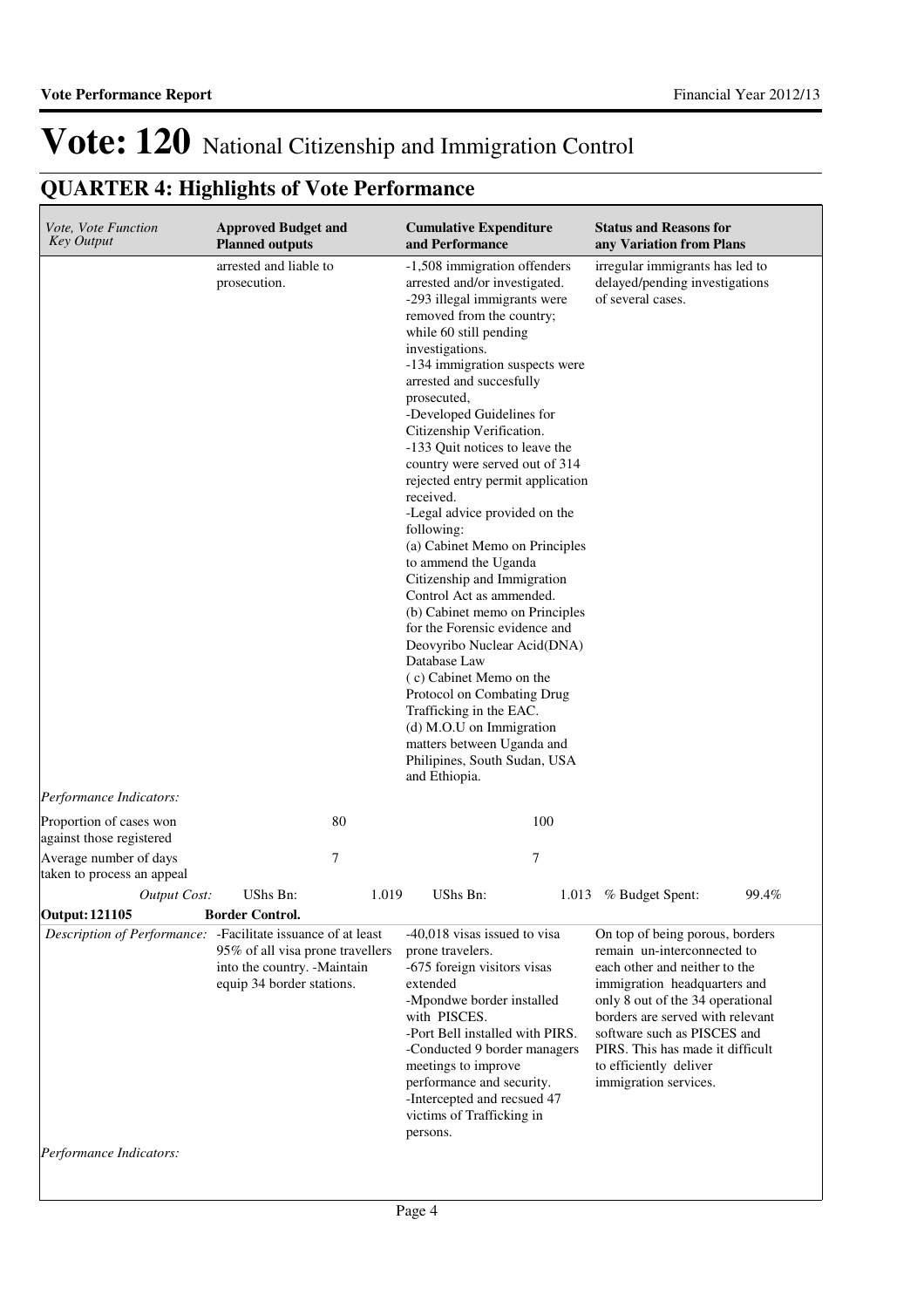## **QUARTER 4: Highlights of Vote Performance**

| Vote, Vote Function<br><b>Key Output</b>                                                | <b>Approved Budget and</b><br><b>Planned outputs</b>                                                                                                                                                                                                        |       | <b>Cumulative Expenditure</b><br>and Performance                                                                                                                                                                                                                                                                                                                |       | <b>Status and Reasons for</b><br>any Variation from Plans                                                                                                                                                                                                                                                                                                                                                                                                                                                                                                                                       |                |
|-----------------------------------------------------------------------------------------|-------------------------------------------------------------------------------------------------------------------------------------------------------------------------------------------------------------------------------------------------------------|-------|-----------------------------------------------------------------------------------------------------------------------------------------------------------------------------------------------------------------------------------------------------------------------------------------------------------------------------------------------------------------|-------|-------------------------------------------------------------------------------------------------------------------------------------------------------------------------------------------------------------------------------------------------------------------------------------------------------------------------------------------------------------------------------------------------------------------------------------------------------------------------------------------------------------------------------------------------------------------------------------------------|----------------|
| Proportion of immigration<br>service delivery points which<br>meet set standards        | 25                                                                                                                                                                                                                                                          |       | 23.5                                                                                                                                                                                                                                                                                                                                                            |       |                                                                                                                                                                                                                                                                                                                                                                                                                                                                                                                                                                                                 |                |
| Lead time in clearing<br>travelers                                                      | 3                                                                                                                                                                                                                                                           |       | $\overline{2}$                                                                                                                                                                                                                                                                                                                                                  |       |                                                                                                                                                                                                                                                                                                                                                                                                                                                                                                                                                                                                 |                |
| <b>Output Cost:</b><br>Output: 121106                                                   | <b>UShs Bn:</b><br><b>Identity Cards issued.</b>                                                                                                                                                                                                            | 0.537 | <b>UShs Bn:</b>                                                                                                                                                                                                                                                                                                                                                 |       | 0.537 % Budget Spent:                                                                                                                                                                                                                                                                                                                                                                                                                                                                                                                                                                           | 100.0%         |
| Description of Performance: - Personalize Identity cards for<br>Performance Indicators: | at least 2 million citizens<br>already captured in first phase<br>of the National Identity Card<br>Project.<br>-Procure Personalization<br>Center, Renovate and install<br>necessary equipment. - Register<br>at least 50% of all Aliens legally published. |       | -30,120 Cards personalised<br>-949 National I.D cards issued<br>out.<br>-100,044 data sets verified for<br>citizenship<br>-Requirements specifications<br>for NSIS Phase II completed.<br>-Citizenship verification manual Personalisation Center is<br>-20 NSIS staff members trained per day could be printed. The<br>in data processing and card<br>issuance |       | The delayed procurement of the<br>Main Personalisation Center has<br>led to the deployment of a<br>smaller personalisation machine<br>which is capable of producing<br>only 350 ID cards per day.<br>However, if the Main<br>established, up to 40,000 cards<br>DCIC had targeted to<br>personalise 2 million National<br>ID cards from the dataset<br>generated from the first Phase<br>of the NSIS Project, but owing<br>to the absence of the Main<br>Personalisation Center, only<br>30,120 National ID cards could<br>be personalised from the current<br>smaller personalisation machine. |                |
| Proportion of Ugandans 18                                                               | 10                                                                                                                                                                                                                                                          |       | 0.009                                                                                                                                                                                                                                                                                                                                                           |       |                                                                                                                                                                                                                                                                                                                                                                                                                                                                                                                                                                                                 |                |
| years and above issued with<br>National Identity cards                                  |                                                                                                                                                                                                                                                             |       |                                                                                                                                                                                                                                                                                                                                                                 |       |                                                                                                                                                                                                                                                                                                                                                                                                                                                                                                                                                                                                 |                |
| Output Cost:                                                                            | UShs Bn:                                                                                                                                                                                                                                                    | 6.556 | <b>UShs Bn:</b>                                                                                                                                                                                                                                                                                                                                                 | 4.929 | % Budget Spent:                                                                                                                                                                                                                                                                                                                                                                                                                                                                                                                                                                                 | 75.2%          |
| <b>Vote Function Cost</b><br><b>Cost of Vote Services:</b>                              | <b>UShs Bn:</b><br>$UShs Bn$ :                                                                                                                                                                                                                              |       | 35.429 UShs Bn:<br>35.429 UShs Bn:                                                                                                                                                                                                                                                                                                                              |       | 32.865 % Budget Spent:<br><b>32.865</b> % Budget Spent:                                                                                                                                                                                                                                                                                                                                                                                                                                                                                                                                         | 92.8%<br>92.8% |

*\* Excluding Taxes and Arrears*

The late release of the supplementary funding which was requested to procure Visa and work permit stickers could not permit procurement of the said stickers within the FY. Consequently, the Directorate continued to issue work permits without stickers. However, DCIC concluded the contract to supply machine readable stickers since the funds for this funds for this procurement was committed.

#### **Table V2.2: Implementing Actions to Improve Vote Performance**

| <b>Planned Actions:</b>                                                             | <b>Actual Actions:</b>                                                                                                                                                                   | <b>Reasons for Variation</b>                                                                                          |
|-------------------------------------------------------------------------------------|------------------------------------------------------------------------------------------------------------------------------------------------------------------------------------------|-----------------------------------------------------------------------------------------------------------------------|
| Vote: 120 National Citizenship and Immigration Control                              |                                                                                                                                                                                          |                                                                                                                       |
| Vote Function: 12.11 Citizenship and Immigration Services                           |                                                                                                                                                                                          |                                                                                                                       |
| Carry out staff training and development.<br>Develop a comprehensive training plan. | A cpmrehensive training plan was<br>developed. 108 immigration staff<br>trained in effective border management,<br>handling human and drug trafficking<br>and regional terrorism threat. | Implementation of the training plan is<br>hindered by inadequate funding under the<br>Mid Term Expenditure Framework. |
| Vote: 120 National Citizenship and Immigration Control                              |                                                                                                                                                                                          |                                                                                                                       |
| Vote Function: 12.11 Citizenship and Immigration Services                           |                                                                                                                                                                                          |                                                                                                                       |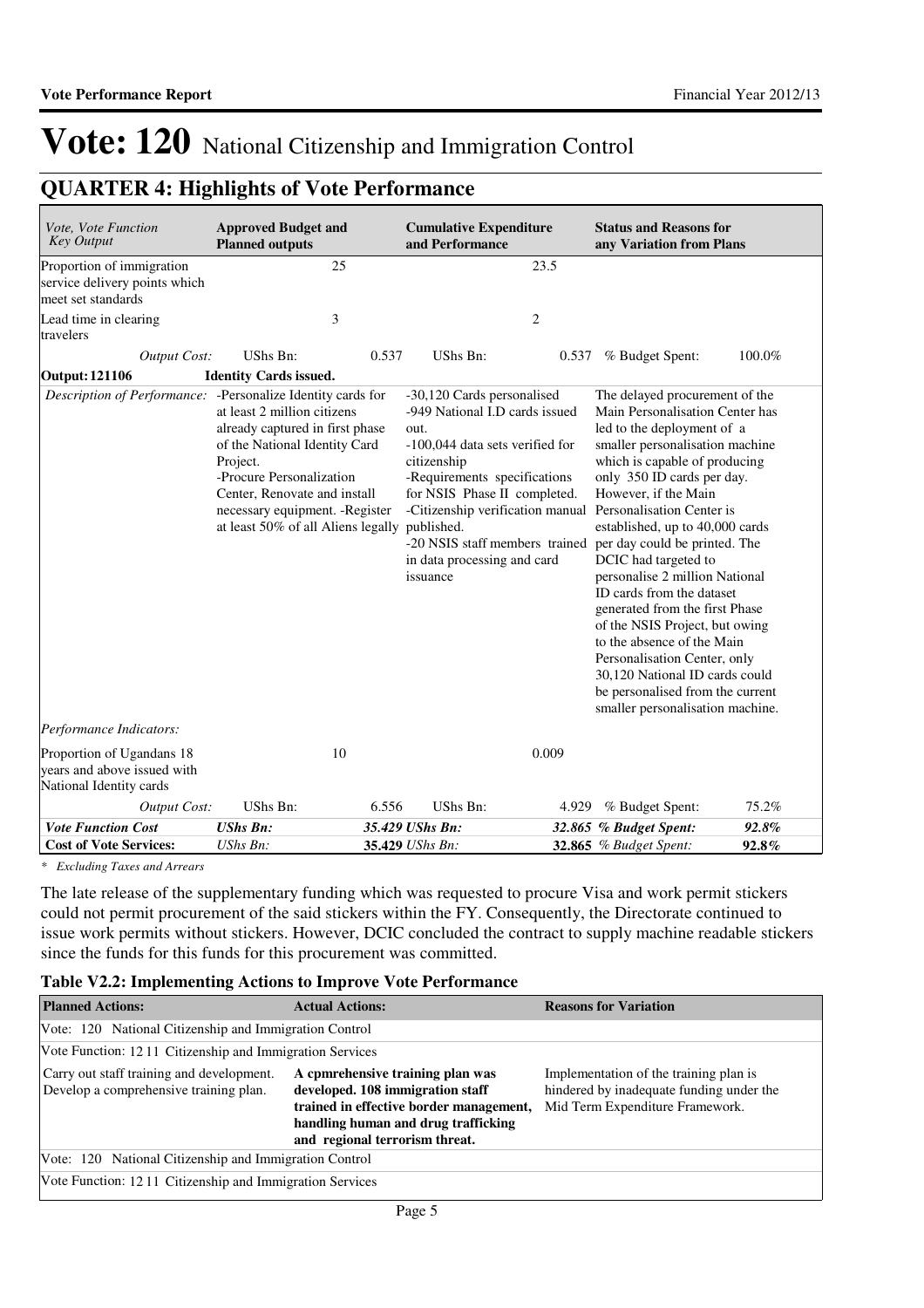## **QUARTER 4: Highlights of Vote Performance**

| <b>Planned Actions:</b>                                                                                                                        | <b>Actual Actions:</b>                                                                                                                                                                                                                                                                                                                                                                                                                                     | <b>Reasons for Variation</b>                                                                                                                                                                                                                                                                                                                                                                                         |
|------------------------------------------------------------------------------------------------------------------------------------------------|------------------------------------------------------------------------------------------------------------------------------------------------------------------------------------------------------------------------------------------------------------------------------------------------------------------------------------------------------------------------------------------------------------------------------------------------------------|----------------------------------------------------------------------------------------------------------------------------------------------------------------------------------------------------------------------------------------------------------------------------------------------------------------------------------------------------------------------------------------------------------------------|
| Develop ICT Masterplan. Undertake<br>interconnectivity. Automate Business<br>Processes at the Headquarters. Extend<br>PISCES/PIRS to 4 borders | <b>Procurement of Consultant to develop</b><br>the ICT Masterplan at evaluation stage.<br><b>However, DCIC installed PISCES/PIRS</b><br>at Mpondwe and Port Bell respectively.                                                                                                                                                                                                                                                                             | The infrastructural requirements for<br>installation and maintenance of PISCES<br>fell short for Oraba and Goli borders as<br>had earlier been anticipated. Automation<br>of business processes is dependent on the<br>completion of the ICT Masterplan.<br>However, interconnectivity of the border<br>posts to each other and to the headquarters<br>requires much more money which is<br>currently not available. |
| Construct 3 border stations at<br>Murumumba, Madi Opei and Cyanika.                                                                            | <b>Completed and Commissioned the</b><br>border posts of Bunagana and Suam<br>River. Meanwhile Amudat, Goli and<br>Lia are nearly 80% complete (under<br><b>JLOS-SWAP funding). Under the One</b><br>Stop Border Project (OSBP), Cyanika<br>and Mirama Hills border posts is under<br>construction; due diligence completed<br>for Malaba, Mutukula and Busia;<br>meanwhile contract awarded for<br>construction of Madi Opei and Kizinga<br>border posts. | Delayed procurement process in<br>identification of contractors for Kizinga<br>and Madi Opei.                                                                                                                                                                                                                                                                                                                        |

### *V3: Details of Releases and Expenditure*

*This section provides a comprehensive summary of the outputs delivered by the Vote and further details of Vote expenditures by Vote Function and Expenditure Item.*

#### **Table V3.1: GoU Releases and Expenditure by Output\***

| <b>Billion Uganda Shillings</b>                                      | Approved<br><b>Budget</b> | <b>Released</b> | <b>Spent</b> | $%$ GoU<br><b>Budget</b> | $%$ GoU<br><b>Budget</b> | $%$ GoU<br>Releases |
|----------------------------------------------------------------------|---------------------------|-----------------|--------------|--------------------------|--------------------------|---------------------|
|                                                                      |                           |                 |              | Released                 | Spent                    | Spent               |
| VF:1211 Citizenship and Immigration Services                         | 35.43                     | 33.01           | 32.86        | $93.2\%$                 | 92.8%                    | $99.6\%$            |
| Class: Outputs Provided                                              | 15.45                     | 17.74           | 17.60        | 114.8%                   | 113.9%                   | 99.2%               |
| 121101 Citizens facilitated to travel in and out of the country.     | 2.59                      | 6.56            | 6.55         | 253.7%                   | 253.2%                   | 99.8%               |
| 121102 Facilitated entry, stay and exit of foreign expatriates.      | 1.43                      | 1.42            | 1.27         | 99.4%                    | 88.8%                    | 89.3%               |
| 121103 Legal advisory, enforcement, compliance and removal of ilegal | 1.02                      | 1.02            | 1.01         | $100.0\%$                | 99.4%                    | 99.4%               |
| immigrants.                                                          |                           |                 |              |                          |                          |                     |
| 121104 Policy, monitoring and public relations.                      | 2.79                      | 2.74            | 2.77         | 98.3%                    | 99.2%                    | 101.0%              |
| 121105 Border Control.                                               | 0.54                      | 0.54            | 0.54         | $100.0\%$                | $100.0\%$                | $100.0\%$           |
| 121106 Identity Cards issued.                                        | 6.56                      | 4.93            | 4.93         | $75.2\%$                 | $75.2\%$                 | 100.0%              |
| 121107 Internal Audit Improved                                       | 0.13                      | 0.13            | 0.13         | $100.0\%$                | $100.0\%$                | 100.0%              |
| 121108 Support to Regional Immigration offices                       | 0.40                      | 0.40            | 0.40         | $100.0\%$                | $100.0\%$                | 100.0%              |
| Class: Capital Purchases                                             | 19.98                     | 15.27           | 15.27        | 76.4%                    | 76.4%                    | 100.0%              |
| 121172 Government Buildings and Administrative Infrastructure        | 13.83                     | 10.71           | 10.71        | 77.5%                    | 77.5%                    | 100.0%              |
| 121175 Purchase of Motor Vehicles and Other Transport Equipment      | 1.38                      | 1.13            | 1.13         | 81.5%                    | 81.5%                    | 100.0%              |
| 121176 Purchase of Office and ICT Equipment, including Software      | 4.17                      | 3.05            | 3.05         | 73.0%                    | 73.0%                    | 100.0%              |
| 121177 Purchase of Specialised Machinery & Equipment                 | 0.60                      | 0.39            | 0.39         | 64.2%                    | 64.2%                    | 100.0%              |
| <b>Total For Vote</b>                                                | 35.43                     | 33.01           | 32.86        | $93.2\%$                 | 92.8%                    | 99.6%               |

*\* Excluding Taxes and Arrears*

#### **Table V3.2: 2012/13 GoU Expenditure by Item**

| <b>Billion Uganda Shillings</b>       | Approved<br><b>Budget</b> | <b>Releases</b> | <b>Expend-</b><br>iture | % Budged<br><b>Released</b> | % Budget<br><b>Spent</b> | %Releases<br><b>Spent</b> |
|---------------------------------------|---------------------------|-----------------|-------------------------|-----------------------------|--------------------------|---------------------------|
| <b>Output Class: Outputs Provided</b> | 15.45                     | 17.74'          | 17.60                   | $114.8\%$                   | $113.9\%$                | $99.2\%$                  |
| 211101 General Staff Salaries         | 2.15                      | 2.09            | 1.96                    | 97.3%                       | $91.5\%$                 | 94.0%                     |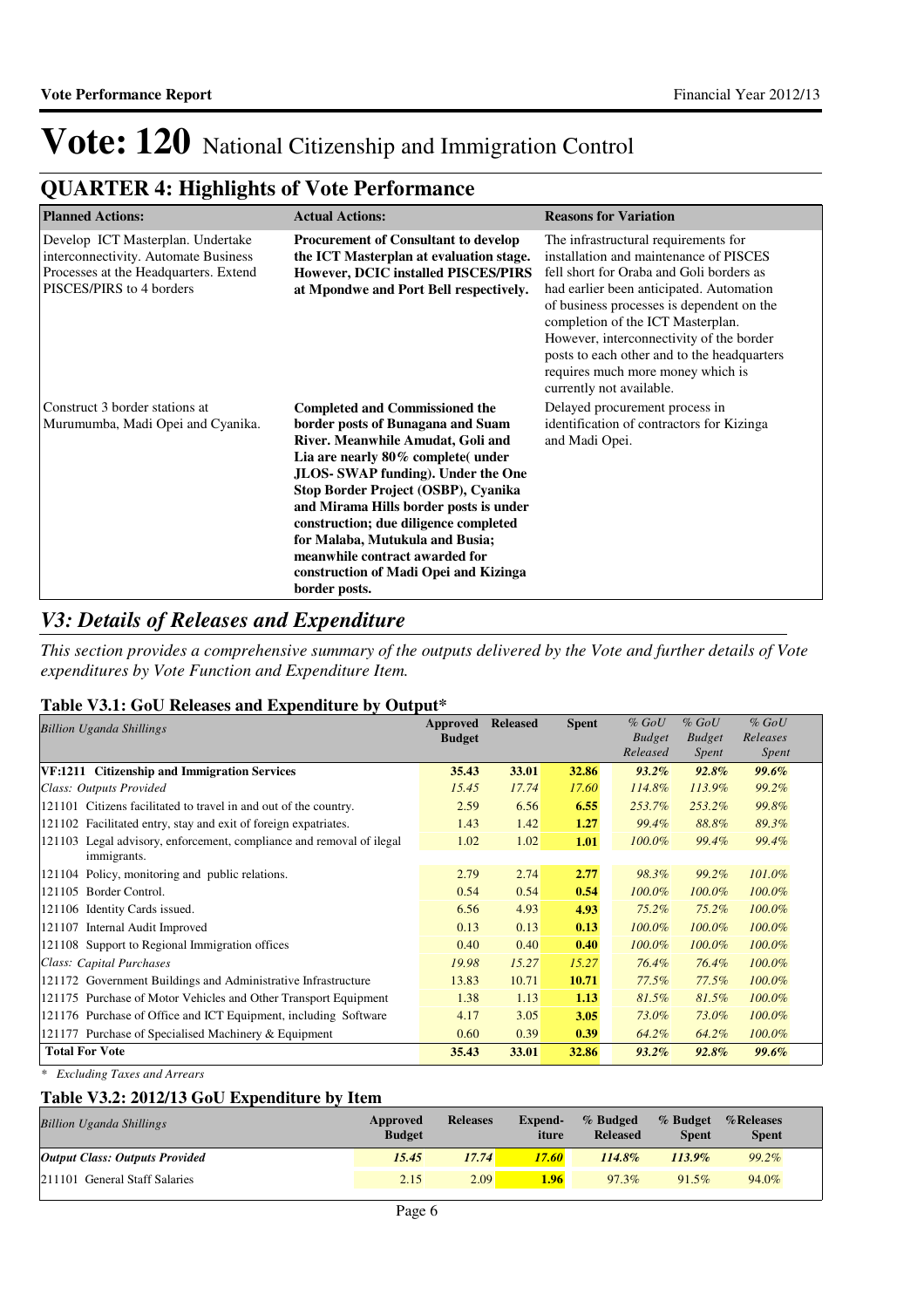## **QUARTER 4: Highlights of Vote Performance**

| <b>Billion Uganda Shillings</b>                            | <b>Approved</b><br><b>Budget</b> | <b>Releases</b> | Expend-<br>iture | % Budged<br><b>Released</b> | % Budget<br><b>Spent</b> | %Releases<br><b>Spent</b> |
|------------------------------------------------------------|----------------------------------|-----------------|------------------|-----------------------------|--------------------------|---------------------------|
| 211102 Contract Staff Salaries (Incl. Casuals, Temporary)  | 2.24                             | 2.24            | 2.24             | 100.0%                      | 100.0%                   | 100.0%                    |
| 211103 Allowances                                          | 1.80                             | 1.39            | 1.39             | 77.0%                       | 77.0%                    | 100.0%                    |
| 213001 Medical Expenses (To Employees)                     | 0.04                             | 0.04            | 0.04             | 100.0%                      | 100.0%                   | 100.0%                    |
| 221001 Advertising and Public Relations                    | 0.10                             | 0.10            | 0.10             | 100.0%                      | 100.0%                   | 100.0%                    |
| 221002 Workshops and Seminars                              | 0.15                             | 0.15            | 0.15             | 100.0%                      | 100.0%                   | 100.0%                    |
| 221003 Staff Training                                      | 0.56                             | 0.45            | 0.45             | 80.5%                       | 80.5%                    | 100.0%                    |
| 221004 Recruitment Expenses                                | 0.04                             | 0.04            | 0.04             | 100.0%                      | 100.0%                   | 100.0%                    |
| 221006 Commissions and Related Charges                     | 0.19                             | 0.19            | 0.19             | 100.0%                      | 100.0%                   | 100.0%                    |
| 221007 Books, Periodicals and Newspapers                   | 0.04                             | 0.04            | 0.04             | 100.0%                      | 99.7%                    | 99.7%                     |
| 221008 Computer Supplies and IT Services                   | 0.25                             | 0.25            | 0.25             | 100.0%                      | 100.0%                   | 100.0%                    |
| 221009 Welfare and Entertainment                           | 0.14                             | 0.14            | 0.14             | 100.0%                      | 100.0%                   | 100.0%                    |
| 221011 Printing, Stationery, Photocopying and Binding      | 0.83                             | 0.65            | 0.65             | 78.8%                       | 78.8%                    | 100.0%                    |
| 221012 Small Office Equipment                              | 0.25                             | 0.20            | 0.20             | 80.1%                       | 80.0%                    | 99.9%                     |
| 221016 IFMS Recurrent Costs                                | 0.05                             | 0.05            | 0.05             | 100.0%                      | 100.0%                   | 100.0%                    |
| 222001 Telecommunications                                  | 0.15                             | 0.13            | 0.13             | 88.4%                       | 88.3%                    | 99.9%                     |
| 223003 Rent - Produced Assets to private entities          | 0.04                             | 0.04            | 0.04             | 100.0%                      | 100.0%                   | 100.0%                    |
| 223005 Electricity                                         | 0.06                             | 0.06            | 0.06             | 100.0%                      | 100.0%                   | 100.0%                    |
| 223006 Water                                               | 0.03                             | 0.03            | 0.03             | 100.0%                      | 100.0%                   | 100.0%                    |
| 224002 General Supply of Goods and Services                | 1.39                             | 4.52            | 4.52             | 324.3%                      | 324.3%                   | 100.0%                    |
| 225001 Consultancy Services- Short-term                    | 0.75                             | 0.75            | 0.73             | 100.0%                      | 98.0%                    | 98.0%                     |
| 227001 Travel Inland                                       | 1.23                             | 0.96            | 0.96             | 78.2%                       | 78.2%                    | 100.0%                    |
| 227002 Travel Abroad                                       | 0.34                             | 0.30            | 0.30             | 89.6%                       | 89.6%                    | 100.0%                    |
| 227004 Fuel, Lubricants and Oils                           | 1.04                             | 0.76            | 0.76             | 72.4%                       | 72.4%                    | 100.0%                    |
| 228001 Maintenance - Civil                                 | 0.14                             | 0.14            | 0.14             | 100.0%                      | 99.9%                    | 99.9%                     |
| 228002 Maintenance - Vehicles                              | 0.39                             | 0.29            | 0.29             | 74.8%                       | 74.8%                    | 99.9%                     |
| 228003 Maintenance Machinery, Equipment and Furniture      | 1.04                             | 1.71            | 1.71             | 165.0%                      | 165.0%                   | 100.0%                    |
| 273102 Incapacity, death benefits and and funeral expenses | 0.06                             | 0.06            | 0.05             | 100.0%                      | 99.9%                    | 99.9%                     |
| <b>Output Class: Capital Purchases</b>                     | 42.98                            | 29.69           | 29.69            | 69.1%                       | 69.1%                    | 100.0%                    |
| 231001 Non-Residential Buildings                           | 13.83                            | 10.71           | 10.71            | 77.5%                       | 77.5%                    | 100.0%                    |
| 231004 Transport Equipment                                 | 1.38                             | 1.13            | 1.13             | 81.5%                       | 81.5%                    | 100.0%                    |
| 231005 Machinery and Equipment                             | 4.77                             | 3.43            | 3.43             | 71.9%                       | 71.9%                    | 100.0%                    |
| 312206 Gross Tax                                           | 23.00                            | 14.42           | 14.42            | 62.7%                       | 62.7%                    | 100.0%                    |
| <b>Grand Total:</b>                                        | 58.43                            | 47.43           | 47.29            | 81.2%                       | $80.9\%$                 | 99.7%                     |
| <b>Total Excluding Taxes and Arrears:</b>                  | 35.43                            | 33.01           | 32.86            | 93.2%                       | 92.8%                    | 99.6%                     |

### **Table V3.3: GoU Releases and Expenditure by Project and Programme\***

| <b>Billion Uganda Shillings</b>                                 | <b>Approved</b><br><b>Budget</b> | <b>Released</b> | <b>Spent</b> | $%$ GoU<br><b>Budget</b><br>Released | $%$ GoU<br><b>Budget</b><br><i>Spent</i> | $%$ GoU<br>Releases<br><i>Spent</i> |  |
|-----------------------------------------------------------------|----------------------------------|-----------------|--------------|--------------------------------------|------------------------------------------|-------------------------------------|--|
| VF:1211 Citizenship and Immigration Services                    | 35.43                            | 33.01           | 32.86        | $93.2\%$                             | 92.8%                                    | $99.6\%$                            |  |
| <b>Recurrent Programmes</b>                                     |                                  |                 |              |                                      |                                          |                                     |  |
| 01<br>Office of the Director                                    | 2.92                             | 2.88            | 2.90         | 98.3%                                | 99.3%                                    | $101.0\%$                           |  |
| $ 02\rangle$<br>Legal and Inspection Services                   | 1.02                             | 1.02            | 1.01         | $100.0\%$                            | 99.4%                                    | 99.4%                               |  |
| 03<br>Citizenship and Passport Control                          | 2.59                             | 6.56            | 6.55         | 253.7%                               | 253.2%                                   | 99.8%                               |  |
| 04<br><b>Immigration Control</b>                                | 2.36                             | 2.35            | 2.20         | 99.6%                                | 93.2%                                    | 93.6%                               |  |
| Development Projects                                            |                                  |                 |              |                                      |                                          |                                     |  |
| National Security Information Systems Project<br>1167           | 25.12                            | 19.14           | 19.14        | 76.2%                                | $76.2\%$                                 | $100.0\%$                           |  |
| Support to National Citizenship and Immigration Control<br>1230 | 1.42                             | 1.06            | 1.06         | 74.7%                                | 74.7%                                    | $100.0\%$                           |  |
| <b>Total For Vote</b>                                           | 35.43                            | 33.01           | 32.86        | $93.2\%$                             | 92.8%                                    | 99.6%                               |  |

*\* Excluding Taxes and Arrears*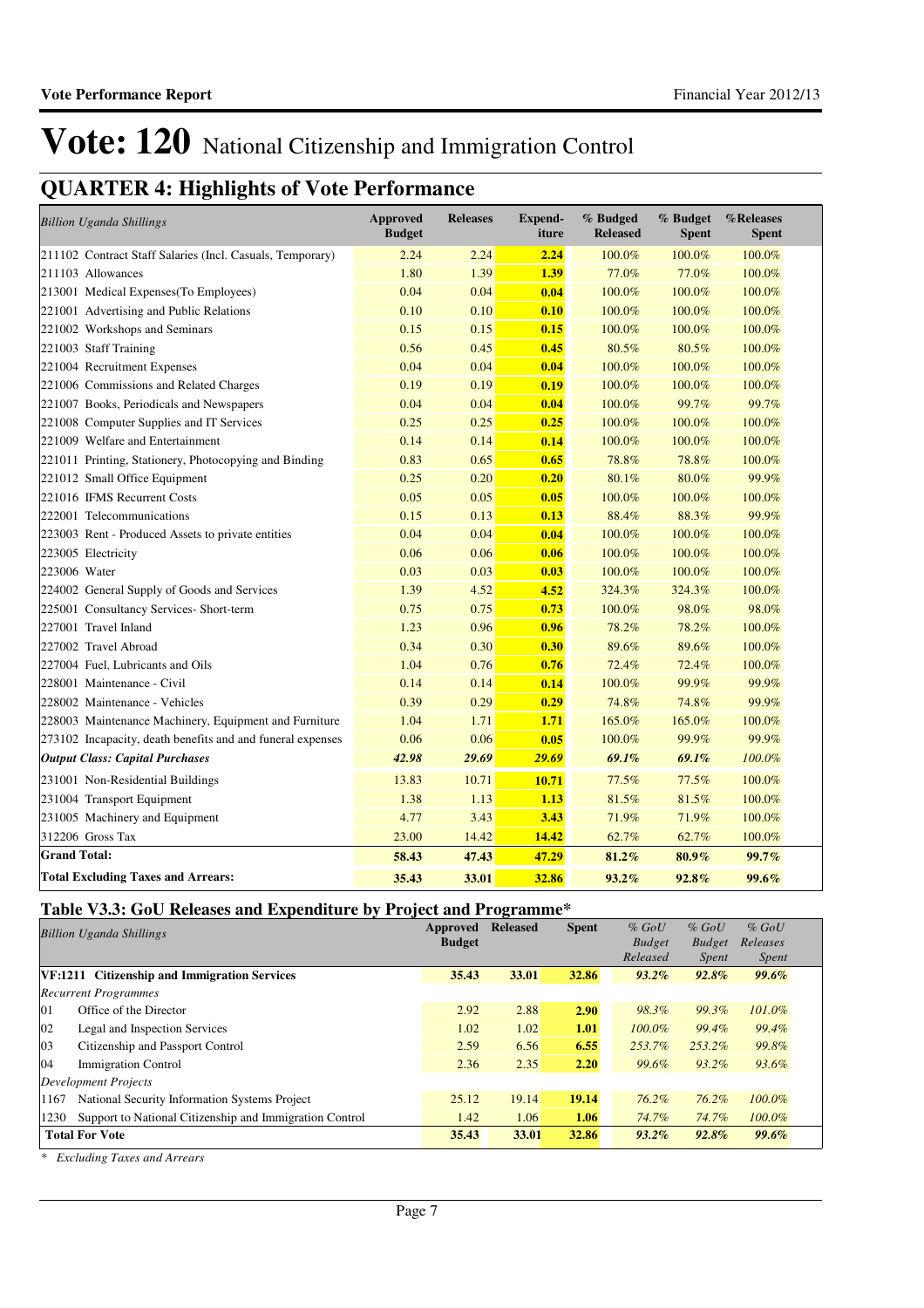## **QUARTER 4: Highlights of Vote Performance**

**Table V3.4: External Financing Releases and Expenditure by Project and Programme\***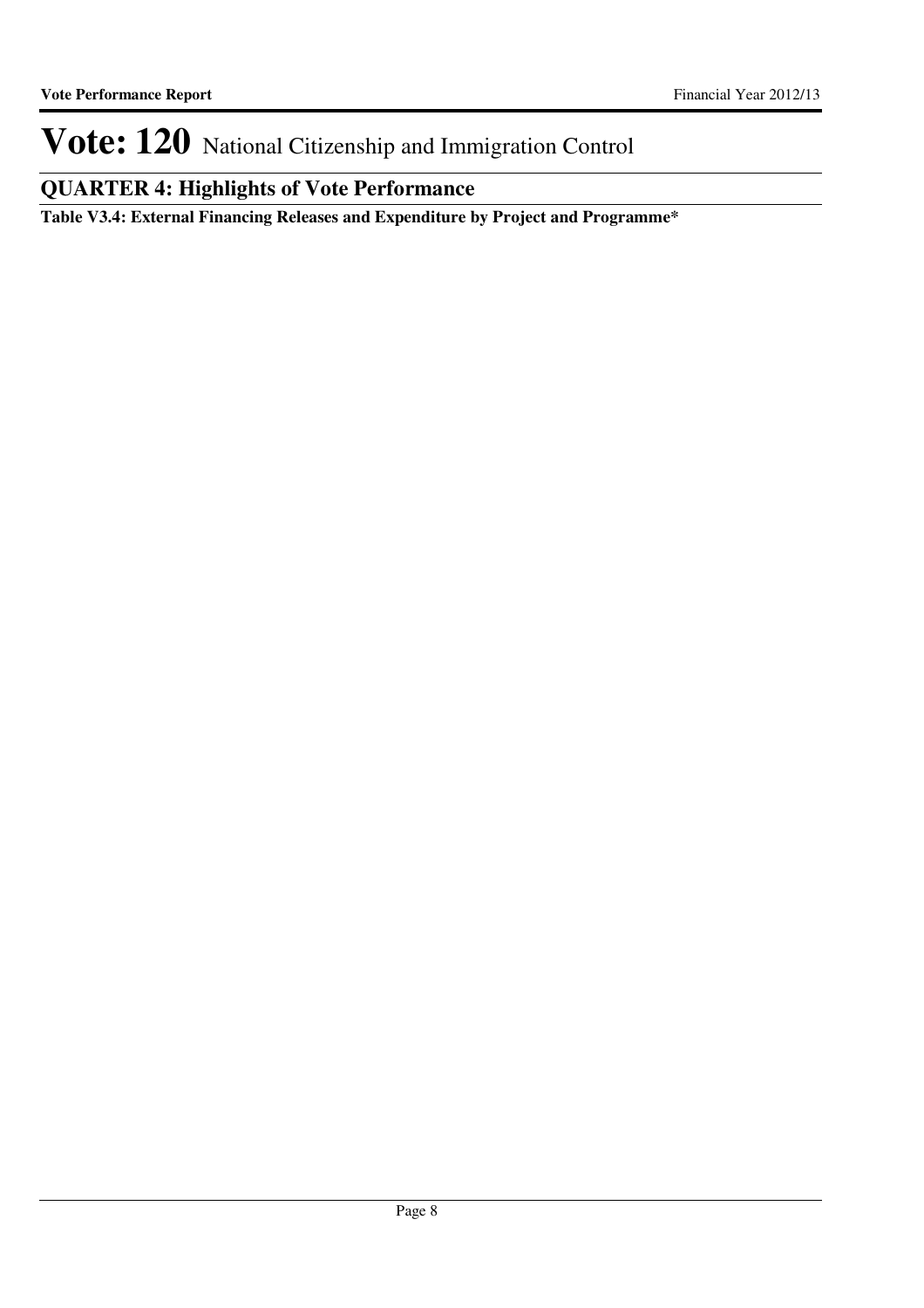*Item Spent*

# Vote: 120 National Citizenship and Immigration Control

### **QUARTER 4: Cumulative Outputs and Expenditure by End of Quarter**

| <b>Annual Planned Outputs and Cumulative Outputs Achieved by End of</b> | Cumulative Expenditures made by the End of the Quarter to |                      |  |  |  |
|-------------------------------------------------------------------------|-----------------------------------------------------------|----------------------|--|--|--|
| <b>Quarter</b> (Quantity and Location)                                  | <b>Deliver Cumulative Outputs</b>                         | <b>UShs Thousand</b> |  |  |  |

#### **Vote Function: 1211 Citizenship and Immigration Services**

*Recurrent Programmes*

#### *Programme 01 Office of the Director*

*Outputs Provided*

**12 1104 Policy, monitoring and public relations. Output:**

#### *Annual Planned Outputs:*

| <b>Annual Planned Outputs:</b><br>211101 General Staff Salaries                                                                       |           |
|---------------------------------------------------------------------------------------------------------------------------------------|-----------|
| 211103 Allowances<br>-Board functions and activities enhanced through conducting 24 meetings                                          | 260,000   |
| for policy and to consider applications for Work/Residence Permits,<br>213001 Medical Expenses (To Employees)                         | 35,000    |
| citizenship and Dual Citizenship.<br>Finalise the Development of the<br>221001 Advertising and Public Relations                       | 100,000   |
| National Migration Policy.<br>221002 Workshops and Seminars<br>-Hold 96 Committee meetings to consider applications for Entry Permits | 31,990    |
| 221003 Staff Training<br>applications.                                                                                                | 119,986   |
| -Carry out 6 monitoring and supervisory visits countrywide.<br>221006 Commissions and Related Charges                                 | 190,000   |
| -Budget Framework Paper, Ministerial Policy Statement and Budget<br>221007 Books, Periodicals and Newspapers                          | 10,000    |
| estimates prepared.<br>221008 Computer Supplies and IT Services                                                                       | 70,000    |
| -Quarterly progress reports and workplan prepared<br>221009 Welfare and Entertainment<br>-Procurement plan developed                  | 62,000    |
| 221011 Printing, Stationery, Photocopying and<br>-Bids prepared and contracts placed                                                  | 296,971   |
| -Contracts monitored and managed<br>Binding                                                                                           |           |
| -Final Accounts prepared and submitted<br>221012 Small Office Equipment                                                               | 12,156    |
| -Funds timely processed<br>221016 IFMS Recurrent Costs                                                                                | 50,000    |
| -Quarterly audit reports prepared.<br>222001 Telecommunications<br>-Training and capacity building programmes conducted for staff.    | 9,870     |
| 223003 Rent - Produced Assets to private entities<br>- Improved publicity of immigrations services.                                   | 40,000    |
| - Equip immigration resource centre.<br>223005 Electricity                                                                            | 25,000    |
| -Inspection of Immigration mandate at Missions abroad carried out.<br>223006 Water                                                    | 15,000    |
| -Automation of immigration registries.<br>224002 General Supply of Goods and Services                                                 | 99,977    |
| 225001 Consultancy Services- Short-term<br>-Training Plan developed.                                                                  | 734,780   |
| 227001 Travel Inland                                                                                                                  | 79,974    |
| Cumulatie Outputs Achieved by the end of the Quarter:<br>227002 Travel Abroad                                                         | 65,937    |
| -36 Committee meetings conducted to consider work permit<br>227004 Fuel, Lubricants and Oils<br>applications.                         | 50,000    |
| 228001 Maintenance - Civil<br>-8 field monitoring visits conducted and reports prepared                                               | 79,901    |
| -2 borders of Bunagana and Suam River border posts completed and<br>228002 Maintenance - Vehicles                                     | 83,827    |
| commissioned<br>273102 Incapacity, death benefits and and funeral                                                                     | 54,946    |
| -3 Borders of Amudat, Goli and Lia 80% completed.<br>expenses                                                                         |           |
| -Cyanika and Mirama Hills handed over to Contractor to commence<br><b>Total</b><br>construction(OSBP).                                | 2,770,221 |
| <b>Wage Recurrent</b><br>-2nd draft of the National Migration Policy prepared, pending further                                        | 192,906   |
| stakeholder consultation<br><b>Non Wage Recurrent</b>                                                                                 | 2,577,315 |
| -Procurement of ICT Masterplan at evaluation stage<br><b>NTR</b>                                                                      | 0         |

**12 1107 Internal Audit Improved Output:**

|                                                                      | <b>Item</b>                      | <b>Spent</b> |
|----------------------------------------------------------------------|----------------------------------|--------------|
| <b>Annual Planned Outputs:</b>                                       | 211103 Allowances                | 20,000       |
| -Quarterly audit reports produced                                    | 221003 Staff Training            | 15,000       |
| -Staff capacity built                                                | 222001 Telecommunications        | 3.000        |
| -Immigration Border points audited                                   | 227001 Travel Inland             | 45,000       |
| -Internal Controls established                                       | 227002 Travel Abroad             | 15,000       |
| Cumulatie Outputs Achieved by the end of the Ouarter:                | 227004 Fuel. Lubricants and Oils | 35,000       |
| -Guidelines to harness NTR collection at Missions abroad developed.  |                                  |              |
| -Commissioning Report prepared for Suam River and Bunagana.          |                                  |              |
| -5 construction verification trips carrried out in Bunagana, Amudat, |                                  |              |
| Suam River, Goli and Lia.                                            |                                  |              |

**-4 quarterly audit reports prepared**

**-2 staff member trained.**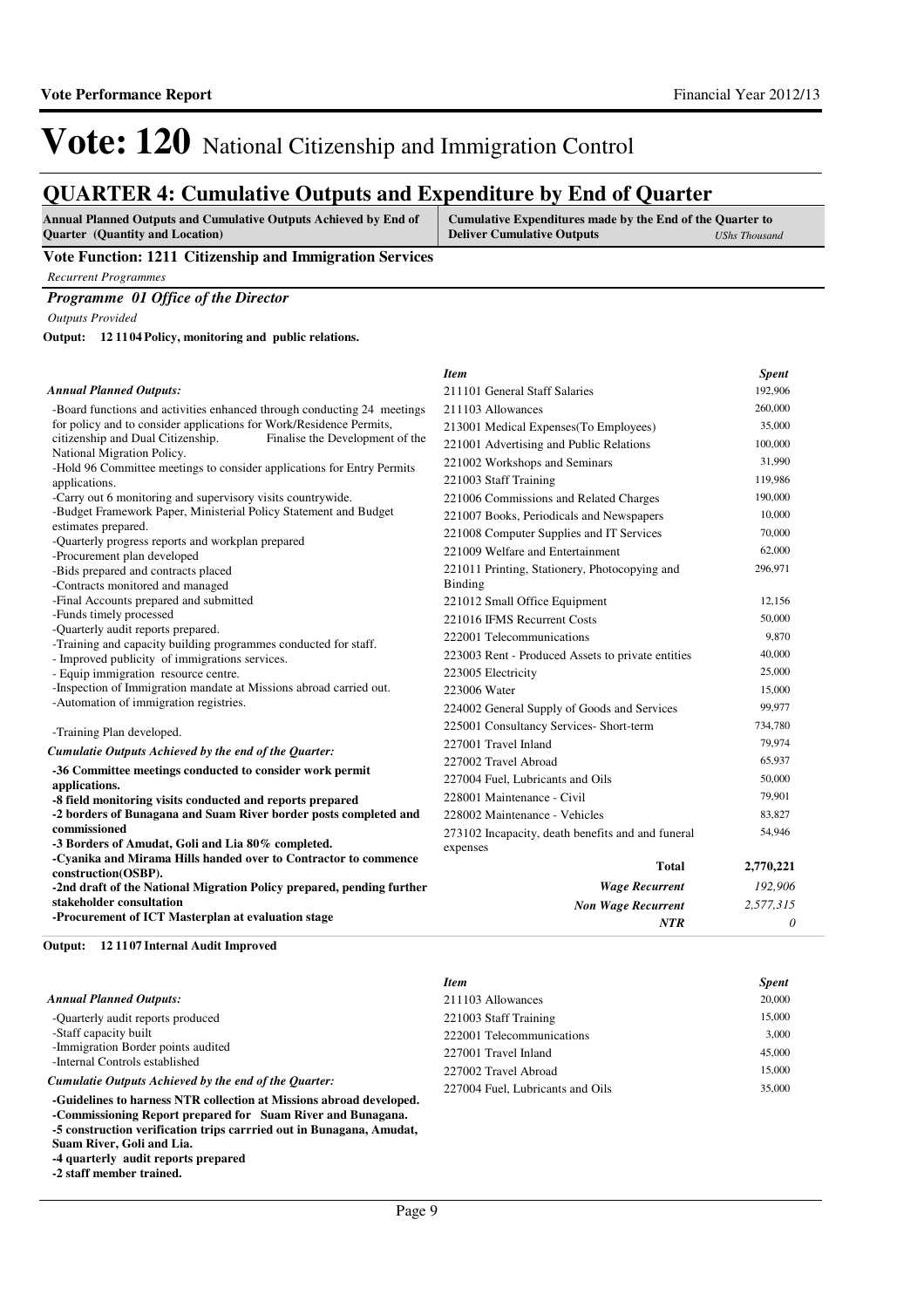### **QUARTER 4: Cumulative Outputs and Expenditure by End of Quarter**

| <b>Deliver Cumulative Outputs</b><br><b>Ouarter</b> (Quantity and Location)<br>UShs Thousand | <b>Annual Planned Outputs and Cumulative Outputs Achieved by End of</b> | Cumulative Expenditures made by the End of the Quarter to |  |
|----------------------------------------------------------------------------------------------|-------------------------------------------------------------------------|-----------------------------------------------------------|--|
|                                                                                              |                                                                         |                                                           |  |

**Vote Function: 1211 Citizenship and Immigration Services**

*Recurrent Programmes*

#### *Programme 01 Office of the Director*

*Reasons for Variation in performance*

The DCIC's internal audit requires to conduct regular field visits to ensure compliance, but is normally hampered due to inadequate logistical arrangements. The audit section requires an operational vehicle

| 133,000 | <b>Total</b>              |
|---------|---------------------------|
|         | <b>Wage Recurrent</b>     |
| 133,000 | <b>Non Wage Recurrent</b> |
| 0       | <b>NTR</b>                |

#### *Programme 02 Legal and Inspection Services*

*Outputs Provided*

**12 1103 Legal advisory, enforcement, compliance and removal of ilegal immigrants. Output:**

|                                                                                                                                            | <b>Item</b>                                 | <b>Spent</b> |
|--------------------------------------------------------------------------------------------------------------------------------------------|---------------------------------------------|--------------|
| <b>Annual Planned Outputs:</b>                                                                                                             | 211101 General Staff Salaries               | 194,701      |
| -Monthly reports on Inspection and investigation of immigration matters.                                                                   | 211103 Allowances                           | 173,966      |
|                                                                                                                                            | 221002 Workshops and Seminars               | 47,984       |
| -Enforcement, compliance and removal of illegal immigrants.                                                                                | 221007 Books, Periodicals and Newspapers    | 7,467        |
| -Timely and appropriate legal services provided                                                                                            | 221008 Computer Supplies and IT Services    | 72,100       |
|                                                                                                                                            | 221009 Welfare and Entertainment            | 22,000       |
| -Quarterly report on immigration offenders succesfully prosecuted                                                                          | 221012 Small Office Equipment               | 30,000       |
|                                                                                                                                            | 222001 Telecommunications                   | 24,967       |
| -Review legislation and develop operational guidelines for the Directorate<br>and the Ministry.                                            | 224002 General Supply of Goods and Services | 64,843       |
| Cumulatie Outputs Achieved by the end of the Quarter:                                                                                      | 227001 Travel Inland                        | 193,000      |
|                                                                                                                                            | 227002 Travel Abroad                        | 57,000       |
| -167 Appeals for denied immigration facilities processed.<br>-1,508 immigration offenders arrested and/or investigated.                    | 227004 Fuel, Lubricants and Oils            | 125,000      |
| -293 illegal immigrants were removed from the country; while 60 still                                                                      |                                             |              |
| pending investigations.                                                                                                                    |                                             |              |
| -134 immigration suspects were arrested and succesfully prosecuted,                                                                        |                                             |              |
| -Developed Guidelines for Citizenship Verification.                                                                                        |                                             |              |
| -133 Quit notices to leave the country were served out of 314 rejected<br>entry permit application received.                               |                                             |              |
| -Legal advice provided on the following:                                                                                                   |                                             |              |
| (a) Cabinet Memo on Principles to ammend the Uganda Citizenship                                                                            |                                             |              |
| and Immigration Control Act as ammended.                                                                                                   |                                             |              |
| (b) Cabinet memo on Principles for the Forensic evidence and                                                                               |                                             |              |
| Deovyribo Nuclear Acid(DNA) Database Law<br>(c) Cabinet Memo on the Protocol on Combating Drug Trafficking in                              |                                             |              |
| the EAC.                                                                                                                                   |                                             |              |
| (d) M.O.U on Immigration matters between Uganda and Philipines,<br>South Sudan, USA and Ethiopia.                                          |                                             |              |
| <b>Reasons for Variation in performance</b>                                                                                                |                                             |              |
| The continued absence of a custody center for arrested irregular<br>immigrants has led to delayed/pending investigations of several cases. |                                             |              |
|                                                                                                                                            | <b>Total</b>                                | 1,013,028    |
|                                                                                                                                            | <b>Wage Recurrent</b>                       | 194,701      |
|                                                                                                                                            | <b>Non Wage Recurrent</b>                   | 818,327      |
|                                                                                                                                            | <b>NTR</b>                                  | 0            |

#### *Programme 03 Citizenship and Passport Control*

*Outputs Provided*

**Output: 12 1101 Citizens facilitated to travel in and out of the country.**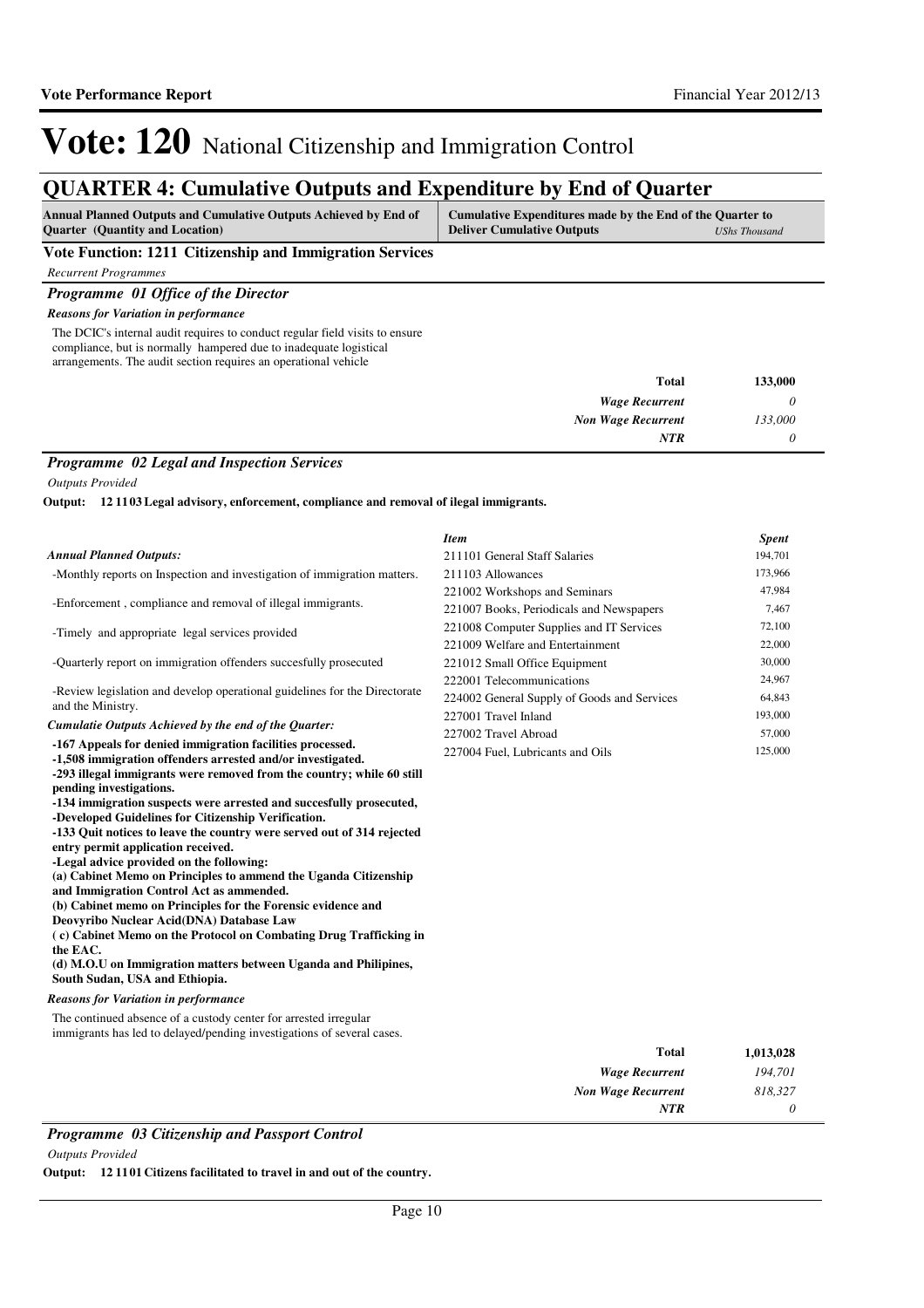### **QUARTER 4: Cumulative Outputs and Expenditure by End of Quarter**

| <b>Annual Planned Outputs and Cumulative Outputs Achieved by End of</b> | Cumulative Expenditures made by the End of the Quarter to |  |
|-------------------------------------------------------------------------|-----------------------------------------------------------|--|
| <b>Quarter</b> (Quantity and Location)                                  | <b>Deliver Cumulative Outputs</b><br><b>UShs Thousand</b> |  |
| <b>**</b> * **<br>$\begin{array}{cccc} \hline \end{array}$              |                                                           |  |

**Vote Function: 1211 Citizenship and Immigration Services**

*Recurrent Programmes*

*Programme 03 Citizenship and Passport Control*

#### *Annual Planned Outputs:*

- 85,000 Blank passports procured.

-Lead time in passport issuance is 8 days.

-Issue 65,000 Passports and 500 conventional travel documents, temporary movement permits, certificate of identity and dual citizenship certificates.

-Maintain and equip passport control Regional offices.

-Passport issuance systems maintained at the headquarters and at the 3 Embassies abroad.

-Collection of Non Tax Revenue of about shs.8 bn through sale of passports.

-Issue 3,000 EA passports.

*Cumulatie Outputs Achieved by the end of the Quarter:*

**-100,500 virgin passports procured -Issued a total of 76,066 passports of which 163 Official, 264 Diplomatic and the rest ordinary. -433 East African passports issued, 103 CTDs issued and 4,674 Certificate of identity issued -Lead time for passport issuance remain 10 working days.**

#### *Reasons for Variation in performance*

The pasport issuance system maintenance was irregular owing to outstanding payment arrears to De La Rue thus limiting efficiency in issuance of passports.

| <b>Item</b>                                              | <b>Spent</b> |
|----------------------------------------------------------|--------------|
| 211101 General Staff Salaries                            | 445,321      |
| 211103 Allowances                                        | 178,291      |
| 221002 Workshops and Seminars                            | 15,000       |
| 221007 Books, Periodicals and Newspapers                 | 8,442        |
| 221008 Computer Supplies and IT Services                 | 50,000       |
| 221009 Welfare and Entertainment                         | 16,358       |
| 221012 Small Office Equipment                            | 10,004       |
| 222001 Telecommunications                                | 11,323       |
| 224002 General Supply of Goods and Services              | 4,344,907    |
| 227001 Travel Inland                                     | 121,250      |
| 227002 Travel Abroad                                     | 50,000       |
| 227004 Fuel, Lubricants and Oils                         | 40,000       |
| 228003 Maintenance Machinery, Equipment and<br>Furniture | 1,257,700    |

| <b>Total</b>              | 6,548,595 |
|---------------------------|-----------|
| <b>Wage Recurrent</b>     | 445,321   |
| <b>Non Wage Recurrent</b> | 6,103,274 |
| <b>NTR</b>                |           |

#### *Programme 04 Immigration Control*

*Outputs Provided*

**12 1102 Facilitated entry, stay and exit of foreign expatriates. Output:**

#### *Annual Planned Outputs:*

- Issue Visas, Dependant Passes, special passes and special passes

- -Issue work Permits.
- Collect Non Tax Revenue.

-Improve time taken to issue Visas Permits and Passes.

-Restructure the process of issuance of permits and passes.

*Cumulatie Outputs Achieved by the end of the Quarter:*

**-9,161 work permits were issued to foreigners in employment in the country**

**-4,860 dependants of work permit holders issued with passes.**

**-3,313 special passes issued as temporary facility to Aliens intending to regularise their stay in the country.**

**-A total of 6,081 students facilitated with students passes to facilitate their study in the country**

| <b>Item</b>                                 | <b>Spent</b> |
|---------------------------------------------|--------------|
| 211101 General Staff Salaries               | 1,131,142    |
| 211103 Allowances                           | 59,997       |
| 221007 Books, Periodicals and Newspapers    | 5,000        |
| 221008 Computer Supplies and IT Services    | 10,000       |
| 221009 Welfare and Entertainment            | 6,000        |
| 221012 Small Office Equipment               | 15.791       |
| 222001 Telecommunications                   | 10,000       |
| 224002 General Supply of Goods and Services | 7.912        |
| 227001 Travel Inland                        | 10,000       |
| 227002 Travel Abroad                        | 10.000       |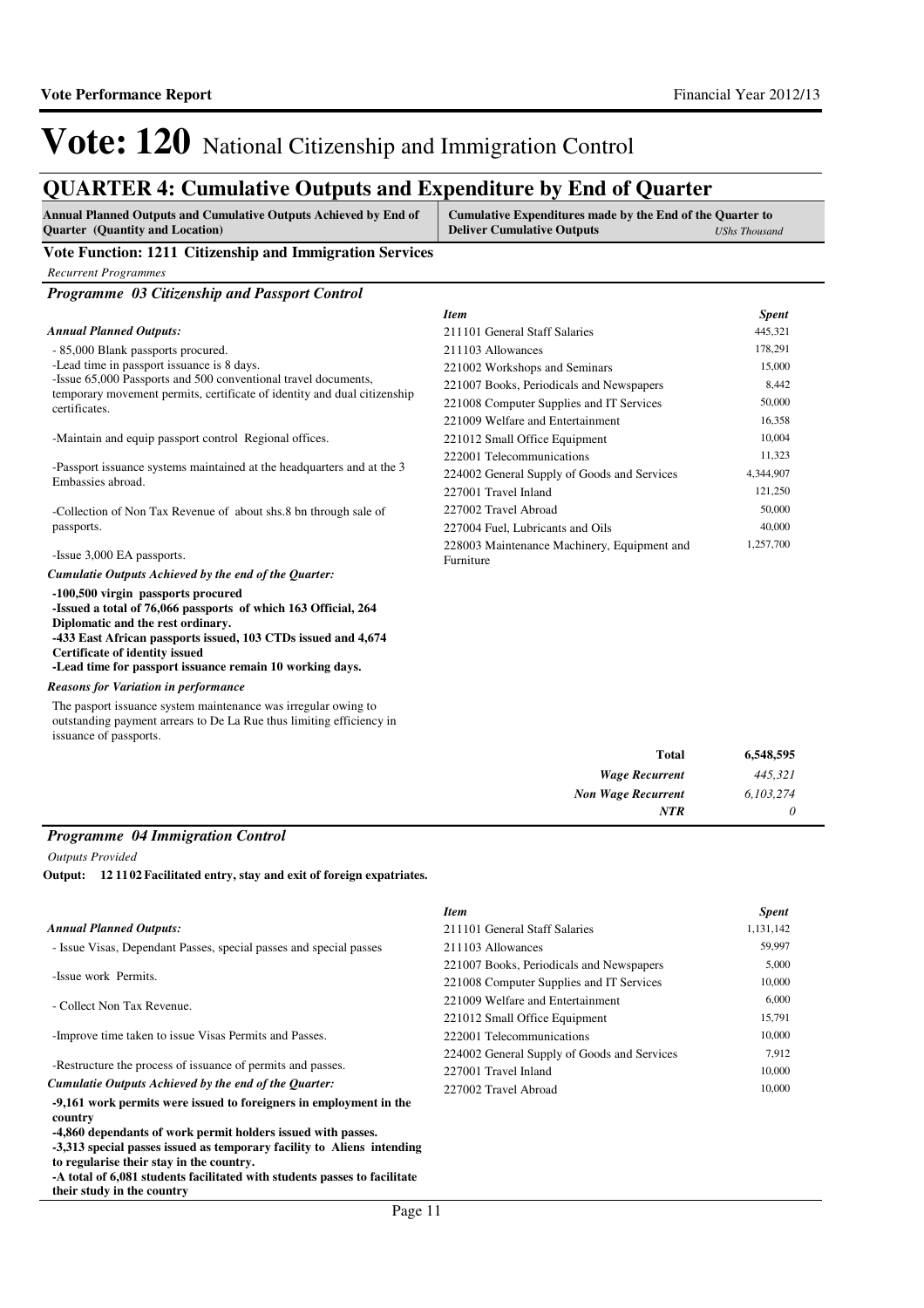### **QUARTER 4: Cumulative Outputs and Expenditure by End of Quarter**

| <b>Annual Planned Outputs and Cumulative Outputs Achieved by End of</b> | Cumulative Expenditures made by the End of the Quarter to |               |
|-------------------------------------------------------------------------|-----------------------------------------------------------|---------------|
| <b>Quarter</b> (Quantity and Location)                                  | <b>Deliver Cumulative Outputs</b>                         | UShs Thousand |
|                                                                         |                                                           |               |

**Vote Function: 1211 Citizenship and Immigration Services**

*Recurrent Programmes*

#### *Programme 04 Immigration Control*

**-43 Immigration Departmental meetings conducted to improve immigration service delivery.**

#### *Reasons for Variation in performance*

The Department of Immigration is currently operating without stickers for work permits and there is a limited number of entry visa stickers in stock. The supplementary funds requested for for procurement of the stickers was released late in June 2013. However, the department is in the process of procuring an upgraded and machine readable stickers with the funds that were committed.

| 1,265,841 | Total                     |
|-----------|---------------------------|
| 1,131,142 | <b>Wage Recurrent</b>     |
| 134,699   | <b>Non Wage Recurrent</b> |
|           | <b>NTR</b>                |
|           |                           |

## **12 1105 Border Control. Output:**

|                                                                                                                                                                                                                                                                                                                       | <b>Item</b>                                 | <b>Spent</b> |
|-----------------------------------------------------------------------------------------------------------------------------------------------------------------------------------------------------------------------------------------------------------------------------------------------------------------------|---------------------------------------------|--------------|
| <b>Annual Planned Outputs:</b>                                                                                                                                                                                                                                                                                        | 211103 Allowances                           | 142,226      |
| -Entry and exit facilities at borders issued.                                                                                                                                                                                                                                                                         | 221002 Workshops and Seminars               | 50,711       |
|                                                                                                                                                                                                                                                                                                                       | 221007 Books, Periodicals and Newspapers    | 13,800       |
| - Expand PISCES to more borders<br>-Link border points with PIRS.                                                                                                                                                                                                                                                     | 221008 Computer Supplies and IT Services    | 45,000       |
|                                                                                                                                                                                                                                                                                                                       | 221009 Welfare and Entertainment            | 20,000       |
| -New borders opened                                                                                                                                                                                                                                                                                                   | 221012 Small Office Equipment               | 20,000       |
|                                                                                                                                                                                                                                                                                                                       | 222001 Telecommunications                   | 20,000       |
| -Border posts equipped and maintained.                                                                                                                                                                                                                                                                                | 227001 Travel Inland                        | 95,000       |
| - Clear traveler within 2 minutes.                                                                                                                                                                                                                                                                                    | 227004 Fuel, Lubricants and Oils            | 50,000       |
|                                                                                                                                                                                                                                                                                                                       | 228003 Maintenance Machinery, Equipment and | 79,970       |
| -Border posts monitored and supervised.                                                                                                                                                                                                                                                                               | Furniture                                   |              |
| Cumulatie Outputs Achieved by the end of the Quarter:                                                                                                                                                                                                                                                                 |                                             |              |
| -40,018 visas issued to visa prone travelers.<br>-675 foreign visitors visas extended<br>-Mpondwe border installed with PISCES.<br>-Port Bell installed with PIRS.<br>-Conducted 9 border managers meetings to improve performance and<br>security.<br>-Intercepted and recsued 47 victims of Trafficking in persons. |                                             |              |
| <b>Reasons for Variation in performance</b>                                                                                                                                                                                                                                                                           |                                             |              |
| On top of being porous, borders remain un-interconnected to each other<br>and neither to the immigration headquarters. This has made it difficult to<br>efficiently deliver immigration services.                                                                                                                     |                                             |              |
|                                                                                                                                                                                                                                                                                                                       | <b>Total</b>                                | 536,707      |
|                                                                                                                                                                                                                                                                                                                       | <b>Wage Recurrent</b>                       | $\theta$     |
|                                                                                                                                                                                                                                                                                                                       | <b>Non Wage Recurrent</b>                   | 536,707      |
|                                                                                                                                                                                                                                                                                                                       | NTR                                         | 0            |

**Output: 12 1108 Support to Regional Immigration offices**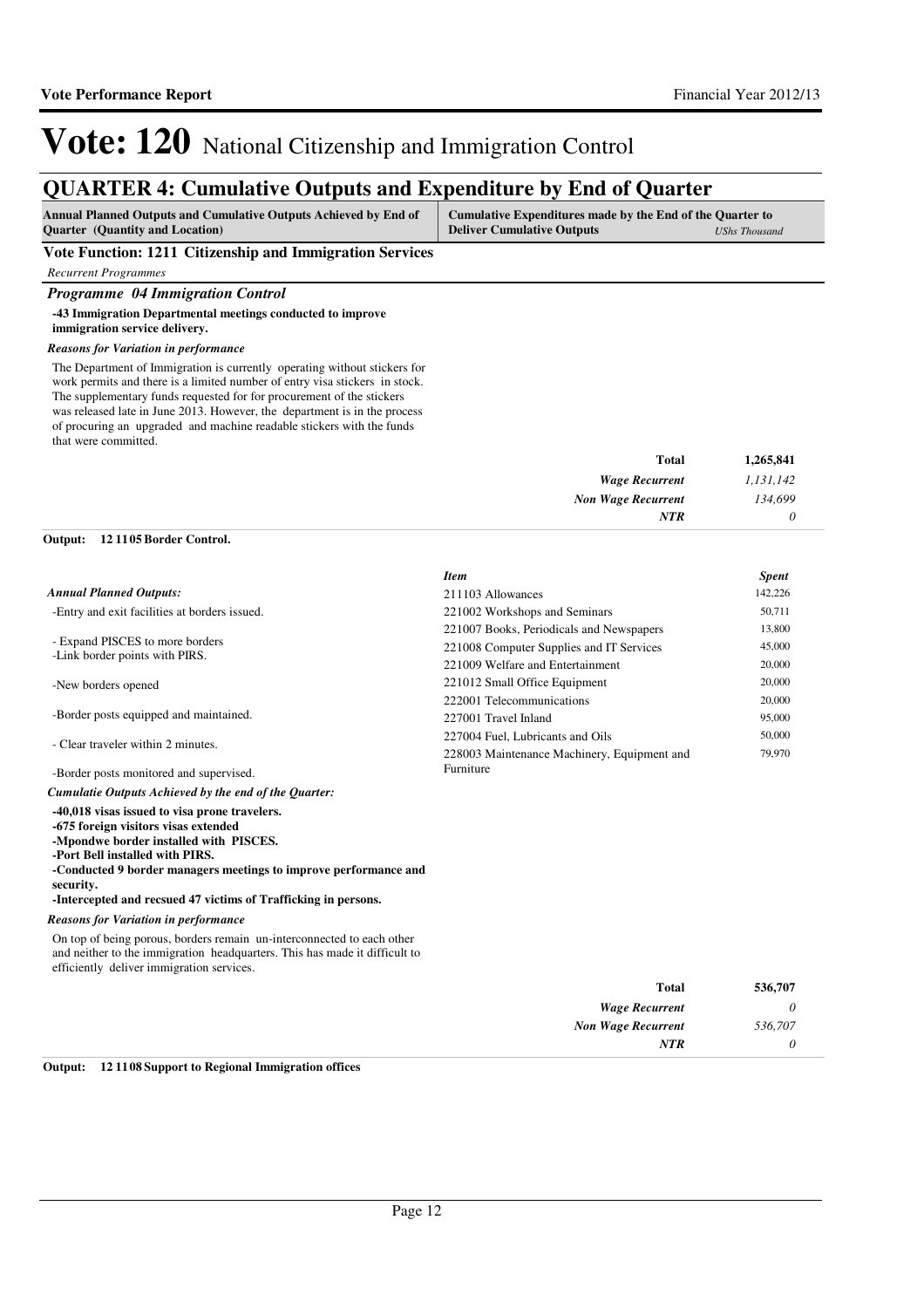## **QUARTER 4: Cumulative Outputs and Expenditure by End of Quarter**

| <b>Annual Planned Outputs and Cumulative Outputs Achieved by End of</b><br><b>Quarter</b> (Quantity and Location) | Cumulative Expenditures made by the End of the Quarter to<br><b>Deliver Cumulative Outputs</b><br><b>UShs Thousand</b> |              |
|-------------------------------------------------------------------------------------------------------------------|------------------------------------------------------------------------------------------------------------------------|--------------|
| Vote Function: 1211 Citizenship and Immigration Services                                                          |                                                                                                                        |              |
| <b>Recurrent Programmes</b>                                                                                       |                                                                                                                        |              |
| <b>Programme 04 Immigration Control</b>                                                                           |                                                                                                                        |              |
|                                                                                                                   | <b>Item</b>                                                                                                            | <b>Spent</b> |
| <b>Annual Planned Outputs:</b>                                                                                    | 211103 Allowances                                                                                                      | 60,000       |
| -Issuance of immigration facilities decentralised                                                                 | 221009 Welfare and Entertainment                                                                                       | 9,500        |
| -Passport reception centers strengthened<br>-Pre inspection/Preverification of work permits decentralised         | 221011 Printing, Stationery, Photocopying and<br><b>Binding</b>                                                        | 29,943       |
| -Regional legal services bolstered                                                                                | 222001 Telecommunications                                                                                              | 20,000       |
| Cumulatie Outputs Achieved by the end of the Quarter:                                                             | 223005 Electricity                                                                                                     | 34,000       |
| -Issuance of immigration facilities such as Students passes                                                       | 223006 Water                                                                                                           | 13,000       |
| decentralised to four Regional Offices of Arua, Mbale, Mbarara and<br>Gulu.                                       | 227001 Travel Inland                                                                                                   | 75,000       |
| -Regional Passport reception centers strengthened                                                                 | 227004 Fuel, Lubricants and Oils                                                                                       | 74,999       |
| -Pre inspection/Preverification of work permits operationalised in                                                | 228001 Maintenance - Civil                                                                                             | 56,423       |
| four regional offices.                                                                                            | 228002 Maintenance - Vehicles                                                                                          | 27,000       |
| <b>Reasons for Variation in performance</b>                                                                       | <b>Total</b>                                                                                                           | 399,865      |
| Strengthening the operations of regional offices by establishing Magisterial                                      | <b>Wage Recurrent</b>                                                                                                  | 0            |
| areas to help prosecute illegal immigrants has not been done due to                                               | <b>Non Wage Recurrent</b>                                                                                              | 399,865      |
| financial difficulties. The delivery of regional legal services has continues                                     | <b>NTR</b>                                                                                                             |              |

*Development Projects*

*Project 1167 National Security Information Systems Project*

*Capital Purchases*

**12 1171 Acquisition of Land by Government Output:**

*Annual Planned Outputs:*

#### *Cumulatie Outputs Achieved by the end of the Quarter:*

**.**

#### *Reasons for Variation in performance*

| <b>Total</b>              | v |
|---------------------------|---|
| <b>GoU</b> Development    | v |
| <b>External Financing</b> |   |
| <b>NTR</b>                |   |

**12 1172 Government Buildings and Administrative Infrastructure Output:**

|                                                                                                                                                                                         | <b>Item</b>                      | <b>Spent</b> |
|-----------------------------------------------------------------------------------------------------------------------------------------------------------------------------------------|----------------------------------|--------------|
| <b>Annual Planned Outputs:</b>                                                                                                                                                          | 231001 Non-Residential Buildings | 10,578,353   |
| -Main Personalisation Center Established.                                                                                                                                               |                                  |              |
| Cumulatie Outputs Achieved by the end of the Ouarter:                                                                                                                                   |                                  |              |
| -Tenancy agreement with UPPC concluded.<br>-Building Plans for remodeling and construction developed and<br>approved.<br>-Procurement of renovation works concluded and Contract signed |                                  |              |
| <b>Reasons for Variation in performance</b>                                                                                                                                             |                                  |              |
| The procurement process for refurbishing and building the data<br>Personalisation Center delayed. However, funds for completion of this<br>activity has been committed.                 |                                  |              |
|                                                                                                                                                                                         | Total                            | 10,578,353   |
|                                                                                                                                                                                         | <b>GoU</b> Development           | 10.578.353   |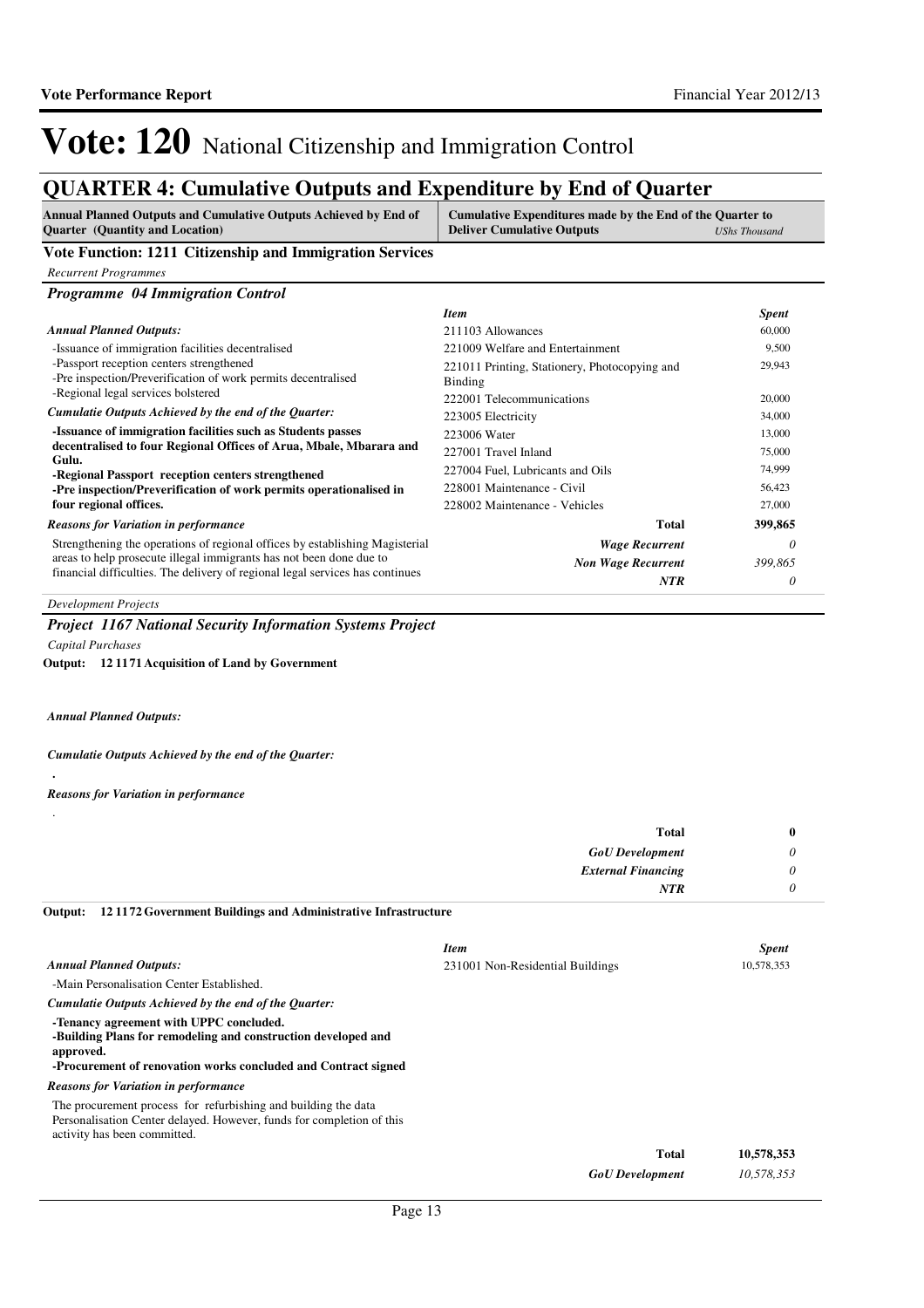## **QUARTER 4: Cumulative Outputs and Expenditure by End of Quarter**

| Annual Planned Outputs and Cumulative Outputs Achieved by End of<br>Quarter (Quantity and Location)                                                                                                                    | Cumulative Expenditures made by the End of the Quarter to<br><b>Deliver Cumulative Outputs</b> | <b>UShs Thousand</b>      |
|------------------------------------------------------------------------------------------------------------------------------------------------------------------------------------------------------------------------|------------------------------------------------------------------------------------------------|---------------------------|
| Vote Function: 1211 Citizenship and Immigration Services                                                                                                                                                               |                                                                                                |                           |
| <b>Development Projects</b>                                                                                                                                                                                            |                                                                                                |                           |
| <b>Project 1167 National Security Information Systems Project</b>                                                                                                                                                      |                                                                                                |                           |
|                                                                                                                                                                                                                        | <b>External Financing</b>                                                                      | 0                         |
|                                                                                                                                                                                                                        | NTR                                                                                            | 0                         |
| 121175 Purchase of Motor Vehicles and Other Transport Equipment<br>Output:                                                                                                                                             |                                                                                                |                           |
|                                                                                                                                                                                                                        |                                                                                                |                           |
| <b>Annual Planned Outputs:</b>                                                                                                                                                                                         | <b>Item</b>                                                                                    | <b>Spent</b><br>725,000   |
| Transport means improved                                                                                                                                                                                               | 231004 Transport Equipment                                                                     |                           |
| Cumulatie Outputs Achieved by the end of the Quarter:                                                                                                                                                                  |                                                                                                |                           |
| -Contract to procure 1 Coaster and 1 Minibus awarded to M/S Nissan.                                                                                                                                                    |                                                                                                |                           |
| -Contract for supply of 4 pick up trucks awarded to Toyota Uganda.                                                                                                                                                     |                                                                                                |                           |
|                                                                                                                                                                                                                        |                                                                                                |                           |
| <b>Reasons for Variation in performance</b>                                                                                                                                                                            |                                                                                                |                           |
| Clearance to procure the vehicles delayed from the Solicitor General.<br>Funds have been committed by the Directorate toimplement this activity.                                                                       |                                                                                                |                           |
|                                                                                                                                                                                                                        | Total                                                                                          | 725,000                   |
|                                                                                                                                                                                                                        | <b>GoU</b> Development                                                                         | 725,000                   |
|                                                                                                                                                                                                                        | <b>External Financing</b>                                                                      | 0                         |
|                                                                                                                                                                                                                        | <b>NTR</b>                                                                                     | 0                         |
| 121176 Purchase of Office and ICT Equipment, including Software<br>Output:                                                                                                                                             |                                                                                                |                           |
|                                                                                                                                                                                                                        |                                                                                                |                           |
| <b>Annual Planned Outputs:</b>                                                                                                                                                                                         | <b>Item</b><br>231005 Machinery and Equipment                                                  | <b>Spent</b><br>2,903,324 |
| Available data processed.                                                                                                                                                                                              |                                                                                                |                           |
| Cumulatie Outputs Achieved by the end of the Quarter:                                                                                                                                                                  |                                                                                                |                           |
| -Technical specification for procurement of software licences drafted.                                                                                                                                                 |                                                                                                |                           |
| -Specification process for customization of Central System(SDM) still                                                                                                                                                  |                                                                                                |                           |
| ongoing                                                                                                                                                                                                                |                                                                                                |                           |
| -Requirements Specifications for procurement of additional scanners,<br>card readers concluded.                                                                                                                        |                                                                                                |                           |
| <b>Reasons for Variation in performance</b>                                                                                                                                                                            |                                                                                                |                           |
| Signed off the Technical Specifications is pending due to the need to<br>secure approval by relevant Authority. Equally, conclusion of designing<br>the specifications to customize the Central System is dependent on |                                                                                                |                           |
| approval of proposed Technical specification which is still in progress.                                                                                                                                               |                                                                                                |                           |
|                                                                                                                                                                                                                        | Total                                                                                          | 2,903,324                 |
|                                                                                                                                                                                                                        | <b>GoU</b> Development                                                                         | 2,903,324                 |
|                                                                                                                                                                                                                        | <b>External Financing</b><br><b>NTR</b>                                                        | 0<br>0                    |
|                                                                                                                                                                                                                        |                                                                                                |                           |
| <b>Outputs Provided</b><br>Output:<br>12 1106 Identity Cards issued.                                                                                                                                                   |                                                                                                |                           |
|                                                                                                                                                                                                                        |                                                                                                |                           |
|                                                                                                                                                                                                                        | <b>Item</b>                                                                                    | <b>Spent</b>              |
| <b>Annual Planned Outputs:</b><br>-2 million National ID Cards personalised.                                                                                                                                           | 211102 Contract Staff Salaries (Incl. Casuals,<br>Temporary)                                   | 2,236,651                 |
|                                                                                                                                                                                                                        | 211103 Allowances                                                                              | 490,562                   |
|                                                                                                                                                                                                                        | 221003 Staff Training                                                                          | 314,625                   |

-Legal and Information Security framework developed.

221004 Recruitment Expenses 40,000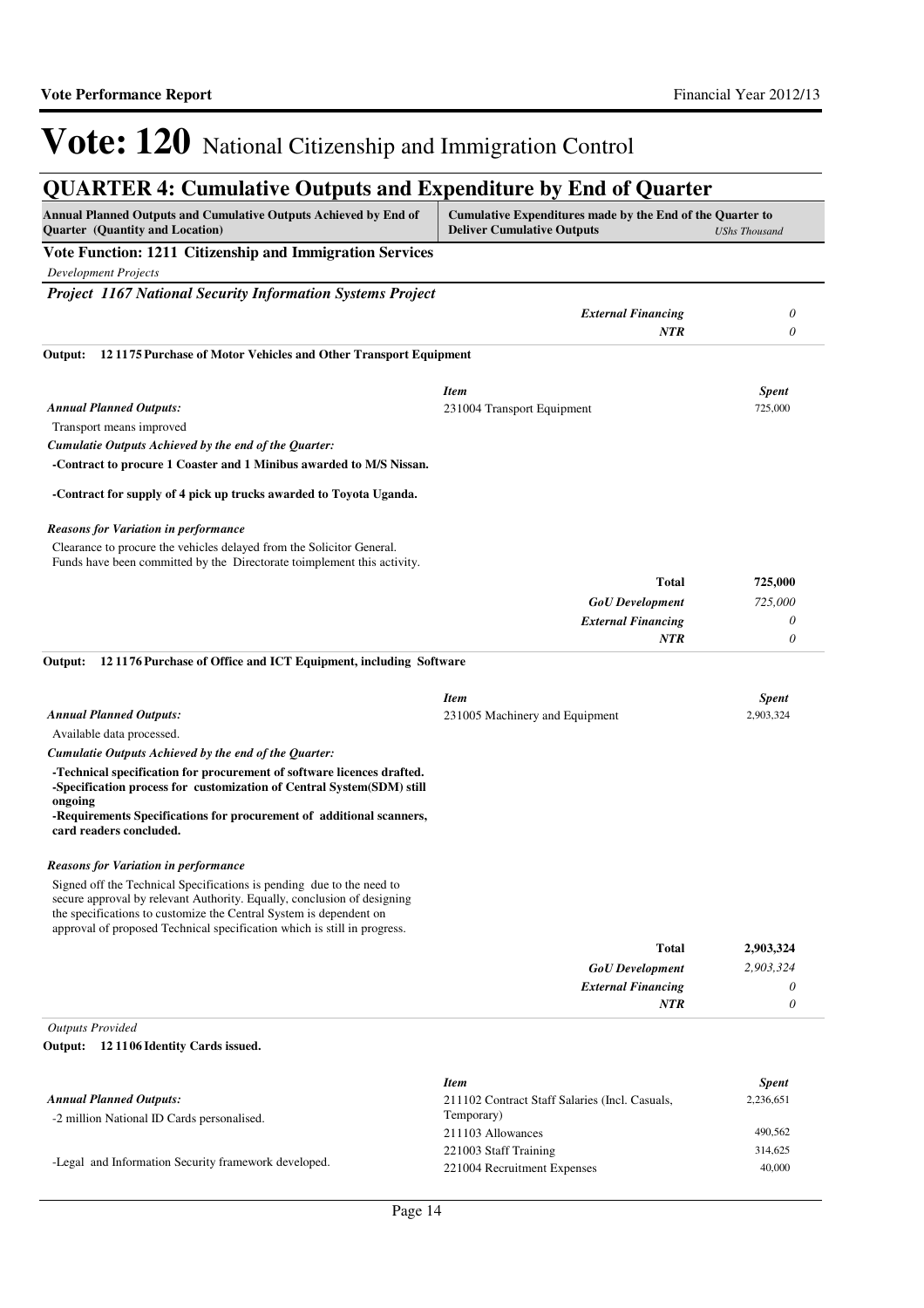## **QUARTER 4: Cumulative Outputs and Expenditure by End of Quarter**

| Annual Planned Outputs and Cumulative Outputs Achieved by End of<br><b>Ouarter</b> (Quantity and Location)                                       | Cumulative Expenditures made by the End of the Quarter to<br><b>Deliver Cumulative Outputs</b> | <b>UShs Thousand</b> |
|--------------------------------------------------------------------------------------------------------------------------------------------------|------------------------------------------------------------------------------------------------|----------------------|
| Vote Function: 1211 Citizenship and Immigration Services                                                                                         |                                                                                                |                      |
| <b>Development Projects</b>                                                                                                                      |                                                                                                |                      |
| <b>Project 1167 National Security Information Systems Project</b>                                                                                |                                                                                                |                      |
| -NSIS Specifications done(Consultancies)                                                                                                         | 221011 Printing, Stationery, Photocopying and                                                  | 325,000              |
| Cumulatie Outputs Achieved by the end of the Quarter:                                                                                            | <b>Binding</b>                                                                                 |                      |
| -30,120 Cards personalised                                                                                                                       | 221012 Small Office Equipment                                                                  | 108,156              |
| -949 National I.D cards issued out.                                                                                                              | 222001 Telecommunications                                                                      | 31,600               |
| -100,044 data sets verified for citizenship                                                                                                      | 227001 Travel Inland                                                                           | 341,771              |
| -Requirements specifications for NSIS Phase II completed.<br>-Citizenship verification manual published.                                         | 227002 Travel Abroad                                                                           | 105,000              |
| -20 NSIS staff members trained in data processing and card issuance                                                                              | 227004 Fuel, Lubricants and Oils                                                               | 380,110              |
| <b>Reasons for Variation in performance</b>                                                                                                      | 228002 Maintenance - Vehicles                                                                  | 178,204              |
| The delayed procurement of the Main Personalisation Center has led to the<br>deployment of a smaller personalisation machine which is capable of | 228003 Maintenance Machinery, Equipment and<br>Furniture                                       | 377,167              |
| producing only 350 ID cards per day. However, if the Main                                                                                        | <b>Total</b>                                                                                   | 4,928,845            |
| Personalisation Center is established, up to 40,000 cards per day could be                                                                       | <b>GoU</b> Development                                                                         | 4,928,845            |
| printed.                                                                                                                                         | <b>External Financing</b>                                                                      | 0                    |
|                                                                                                                                                  | NTR                                                                                            | 0                    |
| Capital Purchases<br>Output: 12 1172 Government Buildings and Administrative Infrastructure                                                      |                                                                                                |                      |
|                                                                                                                                                  | <b>Item</b>                                                                                    | <b>Spent</b>         |
| <b>Annual Planned Outputs:</b>                                                                                                                   | 231001 Non-Residential Buildings                                                               | 134,583              |
| Immigration service delivery enhanced                                                                                                            |                                                                                                |                      |
| Cumulatie Outputs Achieved by the end of the Quarter:                                                                                            |                                                                                                |                      |
| -Contract for construction of Madi Opei awarded.                                                                                                 |                                                                                                |                      |
| <b>Reasons for Variation in performance</b>                                                                                                      |                                                                                                |                      |
|                                                                                                                                                  | Total                                                                                          | 134,583              |
|                                                                                                                                                  | <b>GoU</b> Development                                                                         | 134,583              |
|                                                                                                                                                  | <b>External Financing</b>                                                                      | 0                    |
|                                                                                                                                                  | NTR                                                                                            | 0                    |
| 121175 Purchase of Motor Vehicles and Other Transport Equipment<br>Output:                                                                       |                                                                                                |                      |
|                                                                                                                                                  | <b>Item</b>                                                                                    | <b>Spent</b>         |
| <b>Annual Planned Outputs:</b>                                                                                                                   | 231004 Transport Equipment                                                                     | 400,000              |
| Transport means improved                                                                                                                         |                                                                                                |                      |
| Cumulatie Outputs Achieved by the end of the Quarter:                                                                                            |                                                                                                |                      |
| -Contract for pprocurement of Double pick upawarded, delivery<br>expected soon. Funds were committed.                                            |                                                                                                |                      |
| <b>Reasons for Variation in performance</b>                                                                                                      |                                                                                                |                      |
| Delayed clearance of contract to procure motor vehicles. However, funds<br>have been committed to undertake this activity.                       |                                                                                                |                      |
|                                                                                                                                                  | <b>Total</b>                                                                                   | 400,000              |
|                                                                                                                                                  | <b>GoU</b> Development                                                                         | 400,000              |
|                                                                                                                                                  | <b>External Financing</b>                                                                      | 0                    |
|                                                                                                                                                  | NTR                                                                                            | 0                    |

**Output: 12 1176 Purchase of Office and ICT Equipment, including Software**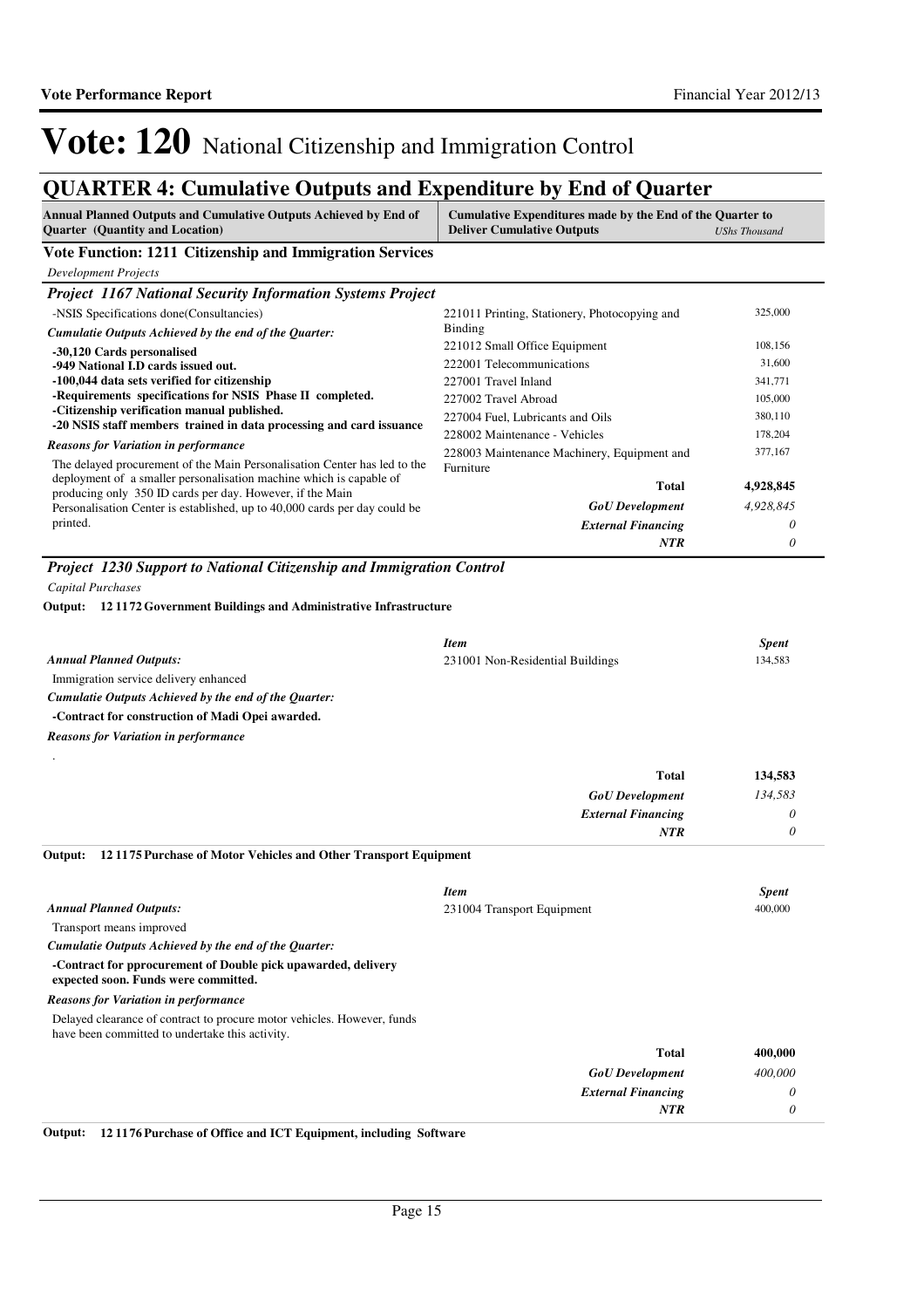## **QUARTER 4: Cumulative Outputs and Expenditure by End of Quarter**

| Annual Planned Outputs and Cumulative Outputs Achieved by End of<br><b>Quarter</b> (Quantity and Location)                                                                                                                                                                                          | Cumulative Expenditures made by the End of the Quarter to<br><b>Deliver Cumulative Outputs</b> | <b>UShs Thousand</b>    |
|-----------------------------------------------------------------------------------------------------------------------------------------------------------------------------------------------------------------------------------------------------------------------------------------------------|------------------------------------------------------------------------------------------------|-------------------------|
| Vote Function: 1211 Citizenship and Immigration Services                                                                                                                                                                                                                                            |                                                                                                |                         |
| <b>Development Projects</b>                                                                                                                                                                                                                                                                         |                                                                                                |                         |
| Project 1230 Support to National Citizenship and Immigration Control                                                                                                                                                                                                                                |                                                                                                |                         |
|                                                                                                                                                                                                                                                                                                     | <b>Item</b>                                                                                    | <b>Spent</b>            |
| <b>Annual Planned Outputs:</b>                                                                                                                                                                                                                                                                      | 231005 Machinery and Equipment                                                                 | 141,833                 |
| Registration of Aliens facilitated                                                                                                                                                                                                                                                                  |                                                                                                |                         |
| Cumulatie Outputs Achieved by the end of the Quarter:                                                                                                                                                                                                                                               |                                                                                                |                         |
| -Evaluation of bids carried out. However, funds for this procurement<br>has been committed.                                                                                                                                                                                                         |                                                                                                |                         |
| <b>Reasons for Variation in performance</b>                                                                                                                                                                                                                                                         |                                                                                                |                         |
| Development and conclusion of the requirements specifications for Alien<br>Registration took longer. Financial resources required for this activity has<br>been committed.                                                                                                                          |                                                                                                |                         |
|                                                                                                                                                                                                                                                                                                     | <b>Total</b>                                                                                   | 141,833                 |
|                                                                                                                                                                                                                                                                                                     | <b>GoU</b> Development                                                                         | 141,833                 |
|                                                                                                                                                                                                                                                                                                     | <b>External Financing</b>                                                                      | 0                       |
|                                                                                                                                                                                                                                                                                                     | <b>NTR</b>                                                                                     | $\theta$                |
| Output:<br>12 1177 Purchase of Specialised Machinery & Equipment<br><b>Annual Planned Outputs:</b>                                                                                                                                                                                                  | <b>Item</b>                                                                                    | <b>Spent</b><br>385,314 |
| Pasport issuance decentralised                                                                                                                                                                                                                                                                      | 231005 Machinery and Equipment                                                                 |                         |
| Cumulatie Outputs Achieved by the end of the Quarter:                                                                                                                                                                                                                                               |                                                                                                |                         |
| -Passport issuance system for Mbarara and Mbale Regional Passport<br>offices delivered.                                                                                                                                                                                                             |                                                                                                |                         |
| <b>Reasons for Variation in performance</b>                                                                                                                                                                                                                                                         |                                                                                                |                         |
| Installation of the delivered passport issuance system is pending<br>installation of the necessary equipments and systems as advised by the<br>service provider De La Rue. Once this is done, it is expected that passports<br>will now be issued from Mbale and Mbarara regional passport offices. |                                                                                                |                         |
|                                                                                                                                                                                                                                                                                                     | Total                                                                                          | 385,314                 |
|                                                                                                                                                                                                                                                                                                     | <b>GoU</b> Development                                                                         | 385,314                 |
|                                                                                                                                                                                                                                                                                                     | <b>External Financing</b>                                                                      | 0                       |
|                                                                                                                                                                                                                                                                                                     | NTR                                                                                            | $\theta$                |
|                                                                                                                                                                                                                                                                                                     | <b>GRAND TOTAL</b>                                                                             | 32,864,509              |
|                                                                                                                                                                                                                                                                                                     | <b>Wage Recurrent</b>                                                                          | 1,964,070               |
|                                                                                                                                                                                                                                                                                                     | <b>Non Wage Recurrent</b>                                                                      | 10,703,186              |
|                                                                                                                                                                                                                                                                                                     | <b>GoU</b> Development                                                                         | 20, 197, 253            |
|                                                                                                                                                                                                                                                                                                     | <b>External Financing</b>                                                                      | 0                       |
|                                                                                                                                                                                                                                                                                                     | <b>NTR</b>                                                                                     | $\theta$                |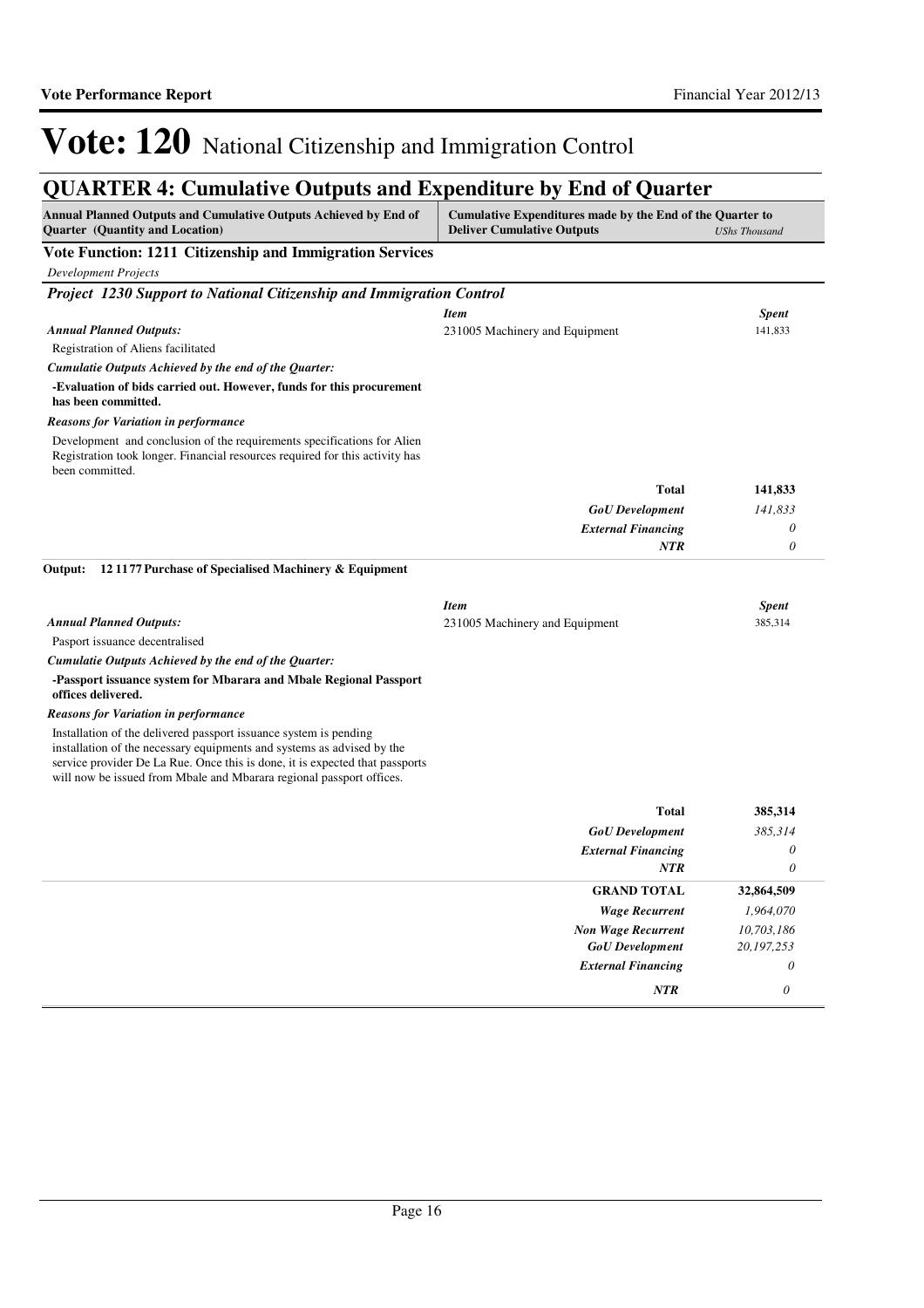*UShs Thousand*

# Vote: 120 National Citizenship and Immigration Control

### **QUARTER 4: Outputs and Expenditure in Quarter**

**Planned and Actual Outputs in Quarter (Quantity and Location)**

**Expenditures incurred in the Quarter to deliver outputs** 

*Item Spent*

*Non Wage Recurrent*

*NTR*

*1,553,154 0*

#### **Vote Function: 1211 Citizenship and Immigration Services**

*Recurrent Programmes*

#### *Programme 01 Office of the Director*

*Outputs Provided*

**12 1104 Policy, monitoring and public relations. Output:**

#### *Outputs Planned in Quarter:*

| <b>Outputs Planned in Ouarter:</b>                                                                                                               | 211101 General Staff Salaries                                   | 96,147    |
|--------------------------------------------------------------------------------------------------------------------------------------------------|-----------------------------------------------------------------|-----------|
| -Conduct 6 Board meetings for policy and to consider applications for                                                                            | 211103 Allowances                                               | 60,075    |
| entry permits and residence permits.                                                                                                             | 213001 Medical Expenses(To Employees)                           | 26,250    |
| -Develop a national Immigration Policy.                                                                                                          | 221001 Advertising and Public Relations                         | 62,147    |
| -Hold Committee meetings to consider applications for Entry Permits                                                                              | 221002 Workshops and Seminars                                   | 23,990    |
| applications.<br>-Conduct 2 monitoring and supervisory visits.                                                                                   | 221003 Staff Training                                           | 88,483    |
| -Training for members of staff                                                                                                                   | 221006 Commissions and Related Charges                          | 83,097    |
| -Procure PR materials                                                                                                                            | 221007 Books, Periodicals and Newspapers                        | 4,128     |
| -Carry out Publicity & sensitization on immigration matters.                                                                                     | 221008 Computer Supplies and IT Services                        | 28,932    |
| -Train Staff                                                                                                                                     | 221009 Welfare and Entertainment                                | 24,598    |
| -Participation in National celebrations                                                                                                          |                                                                 | 143,811   |
| -Prepare performance and evaluation report<br>-Complete development of ICT strategy.                                                             | 221011 Printing, Stationery, Photocopying and<br><b>Binding</b> |           |
| -Complete development of the DCIC Strategic Plan                                                                                                 | 221012 Small Office Equipment                                   | 9,117     |
| <b>Actual Outputs Achieved in Quarter:</b>                                                                                                       | 221016 IFMS Recurrent Costs                                     | 20,500    |
| -Consultation with Parliament of Uganda on the National Migration                                                                                | 222001 Telecommunications                                       | 7,370     |
| Policy ongoing.                                                                                                                                  | 223003 Rent - Produced Assets to private entities               | 20,032    |
| -16 Board meetings held to consider work permit applications                                                                                     | 223005 Electricity                                              | 12,500    |
| -3 monitoring visits carried out in the Eastern Uganda-Malaba, Busia,                                                                            | 223006 Water                                                    | 11,250    |
| Suam River and Amudat; and in the Western Uganda in Katuna,<br>Mpondwe, Kikagati, Mbarara; in northern Uganda in Kitgum, Atiak                   | 224002 General Supply of Goods and Services                     | 47,134    |
| and Arua.                                                                                                                                        | 225001 Consultancy Services- Short-term                         | 647,286   |
| -Evaluation complete for the development of the ICT Masterplan                                                                                   | 227001 Travel Inland                                            | 32,144    |
| -Consultant to develop DCIC Strategic Plan identified.                                                                                           | 227002 Travel Abroad                                            | 44,808    |
| -Assorted Office stationery procured<br>-Fleet of vehicles for DCIC serviced and maintained.                                                     | 227004 Fuel, Lubricants and Oils                                | 12,500    |
|                                                                                                                                                  | 228001 Maintenance - Civil                                      | 51,966    |
| Reasons for Variation in performance                                                                                                             | 228002 Maintenance - Vehicles                                   | 51,542    |
| The National Migration Policy once developed would help to streamline<br>immigration service delivery. However, its development has been delayed | 273102 Incapacity, death benefits and and funeral               | 39,496    |
| partly due to the need to consult widely and the slow response of                                                                                | expenses                                                        |           |
| stakeholders over the issues raised in the draft migration ploicy.                                                                               | <b>Total</b>                                                    | 1,649,301 |
|                                                                                                                                                  | <b>Wage Recurrent</b>                                           | 96,147    |

### **12 1107 Internal Audit Improved Output:**

|                                                                     | <b>Item</b>                      | <b>Spent</b> |
|---------------------------------------------------------------------|----------------------------------|--------------|
| <b>Outputs Planned in Quarter:</b>                                  | 211103 Allowances                | 11,353       |
| -Quarterly audit reports produced                                   | 221003 Staff Training            | 10,000       |
| -Staff capacity built                                               | 222001 Telecommunications        | 2.000        |
| -Internal Controls established                                      | 227001 Travel Inland             | 20,000       |
| -Immigration Border points audited                                  | 227002 Travel Abroad             | 10.000       |
| Actual Outputs Achieved in Ouarter:                                 | 227004 Fuel, Lubricants and Oils | 12.423       |
| -Guidelines to harness NTR collection at Missions abroad developed. |                                  |              |
| -Commissioning of Suam River and Bunagana done.                     |                                  |              |
| -Fourth quarter audit report prepared                               |                                  |              |
| -1 staff member trained.                                            |                                  |              |

#### *Reasons for Variation in performance*

The DCIC's internal audit requires to conduct regular field visits to ensure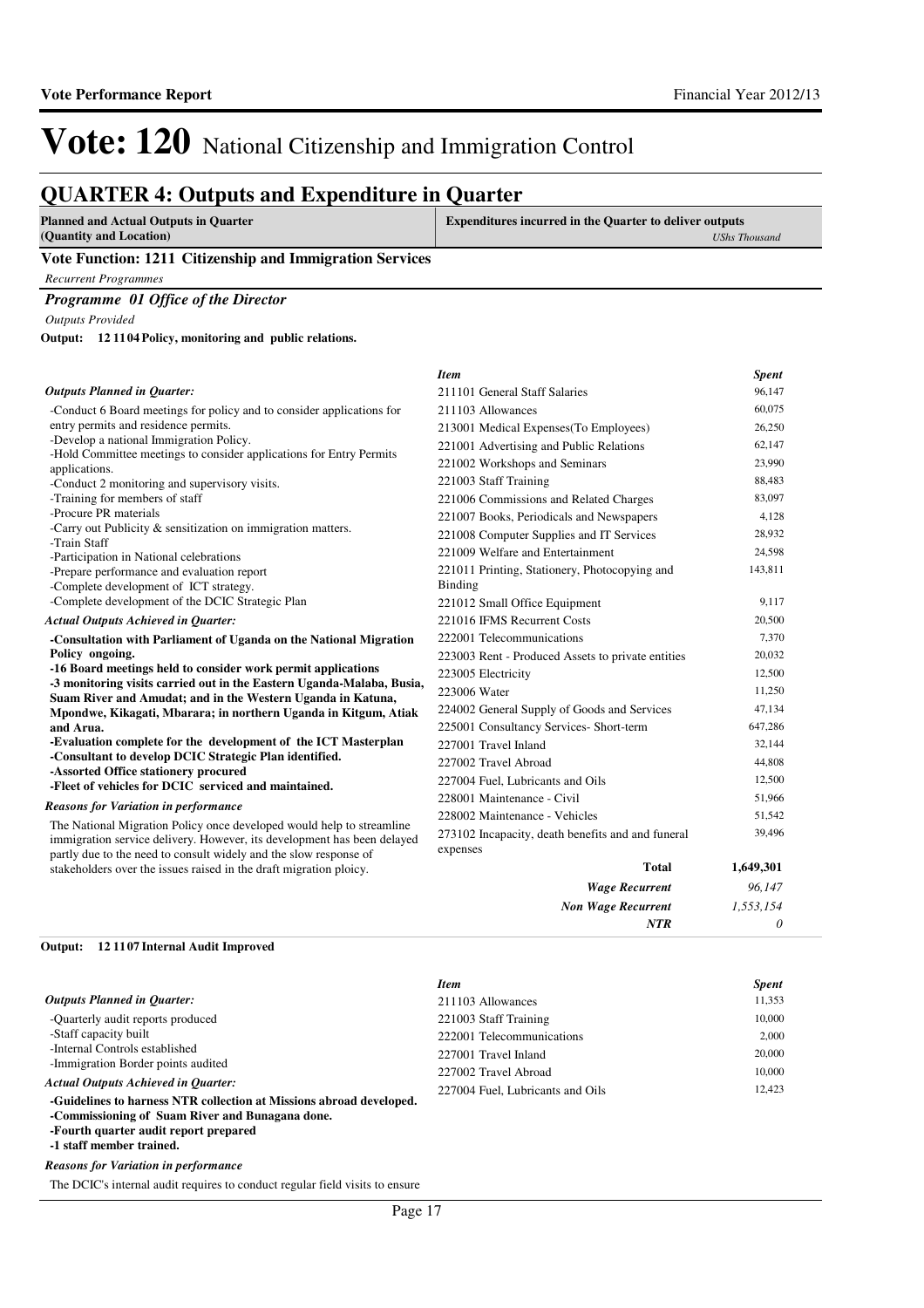## **QUARTER 4: Outputs and Expenditure in Quarter**

| <b>Planned and Actual Outputs in Quarter</b>             | <b>Expenditures incurred in the Quarter to deliver outputs</b> |
|----------------------------------------------------------|----------------------------------------------------------------|
| (Quantity and Location)                                  | UShs Thousand                                                  |
| Vote Function: 1211 Citizenship and Immigration Services |                                                                |

#### **Vote Function: 1211 Citizenship and Immigration Services**

*Recurrent Programmes*

#### *Programme 01 Office of the Director*

compliance, but is normally hampered due to inadequate logistical arrangements. The audit section requires an operational vehicle

| <b>Total</b>              | 65,777 |
|---------------------------|--------|
| <b>Wage Recurrent</b>     |        |
| <b>Non Wage Recurrent</b> | 65,777 |
| <b>NTR</b>                |        |

#### *Programme 02 Legal and Inspection Services*

*Outputs Provided*

**12 1103 Legal advisory, enforcement, compliance and removal of ilegal immigrants. Output:**

|                                                                                                                                                                                                                                                                                                       | <b>Item</b>                                 | <b>Spent</b> |
|-------------------------------------------------------------------------------------------------------------------------------------------------------------------------------------------------------------------------------------------------------------------------------------------------------|---------------------------------------------|--------------|
| <b>Outputs Planned in Quarter:</b>                                                                                                                                                                                                                                                                    | 211101 General Staff Salaries               | 18,198       |
| -Carry out Enforcement, compliance and removal of illegal immigrants                                                                                                                                                                                                                                  | 211103 Allowances                           | 83,139       |
| - Prepare Reports on Inspection and investigation of immigration matters.                                                                                                                                                                                                                             | 221002 Workshops and Seminars               | 36,000       |
| -Generate Report on immigration offenders prosecuted.<br>-Provide timely and appropriate legal services.                                                                                                                                                                                              | 221007 Books, Periodicals and Newspapers    | 3,817        |
| -Review legislation and develop operational guidelines for the Directorate.                                                                                                                                                                                                                           | 221008 Computer Supplies and IT Services    | 54,080       |
|                                                                                                                                                                                                                                                                                                       | 221009 Welfare and Entertainment            | 5,500        |
| <b>Actual Outputs Achieved in Quarter:</b>                                                                                                                                                                                                                                                            | 221012 Small Office Equipment               | 22,500       |
| -Legal advise given on 84 passports and citizenship applications                                                                                                                                                                                                                                      | 222001 Telecommunications                   | 18,657       |
| -Developed guidelines for Citizenship Verification                                                                                                                                                                                                                                                    | 224002 General Supply of Goods and Services | 44,597       |
| -56 suspects were arraigned/ prosecuted and all were convicted, fined                                                                                                                                                                                                                                 | 227001 Travel Inland                        | 93,998       |
| and deported. 1 suspect was fined and advised to apply for EP.                                                                                                                                                                                                                                        | 227002 Travel Abroad                        | 42,750       |
| -133 Quit notices to leave the country were served out of 314 rejected<br>entry permit application received.                                                                                                                                                                                          | 227004 Fuel, Lubricants and Oils            | 62,350       |
| -17 appeals against rejected work permits processed.<br>-Lead time for processing appeals remain 7 working days.<br>-349 immigration offenders were arrested and/or investigated; 181<br>had valid facilities, 60 removed from the country.<br>-108 illegal immigrants were removed from the country. |                                             |              |
| <b>Reasons for Variation in performance</b>                                                                                                                                                                                                                                                           |                                             |              |
| The continued absence of a custody center for arrested irregular<br>immigrants has led to delayed/pending investigations of several cases.                                                                                                                                                            |                                             |              |

| 485,587 | Total                     |
|---------|---------------------------|
| 18,198  | <b>Wage Recurrent</b>     |
| 467,389 | <b>Non Wage Recurrent</b> |
|         | <b>NTR</b>                |

#### *Programme 03 Citizenship and Passport Control*

*Outputs Provided*

**12 1101 Citizens facilitated to travel in and out of the country. Output:**

|                                                                                                                           | <b>Item</b>                                 | <b>Spent</b> |
|---------------------------------------------------------------------------------------------------------------------------|---------------------------------------------|--------------|
| <b>Outputs Planned in Quarter:</b>                                                                                        | 211101 General Staff Salaries               |              |
| -Issue National passports, East African passports,                                                                        | 211103 Allowances                           | 66,569       |
| CTDs and certificate of identity                                                                                          | 221002 Workshops and Seminars               | 11,290       |
| -Maintain 10 days Lead time in passport issuance.                                                                         | 221007 Books, Periodicals and Newspapers    | 4,278        |
| -Equip and maintain Immigration Regional offices.<br>-Maintain Passport issuance systems at the headquarters and at the 3 | 221008 Computer Supplies and IT Services    | 33,612       |
| Embassies abroad.                                                                                                         | 221009 Welfare and Entertainment            | 6,158        |
| <b>Actual Outputs Achieved in Ouarter:</b>                                                                                | 221012 Small Office Equipment               | 7,495        |
| -17,476 National passports issued of which 70 official, 51 diplomatic                                                     | 222001 Telecommunications                   | 8,523        |
| and 17,476 otdinary                                                                                                       | 224002 General Supply of Goods and Services | 3,154,684    |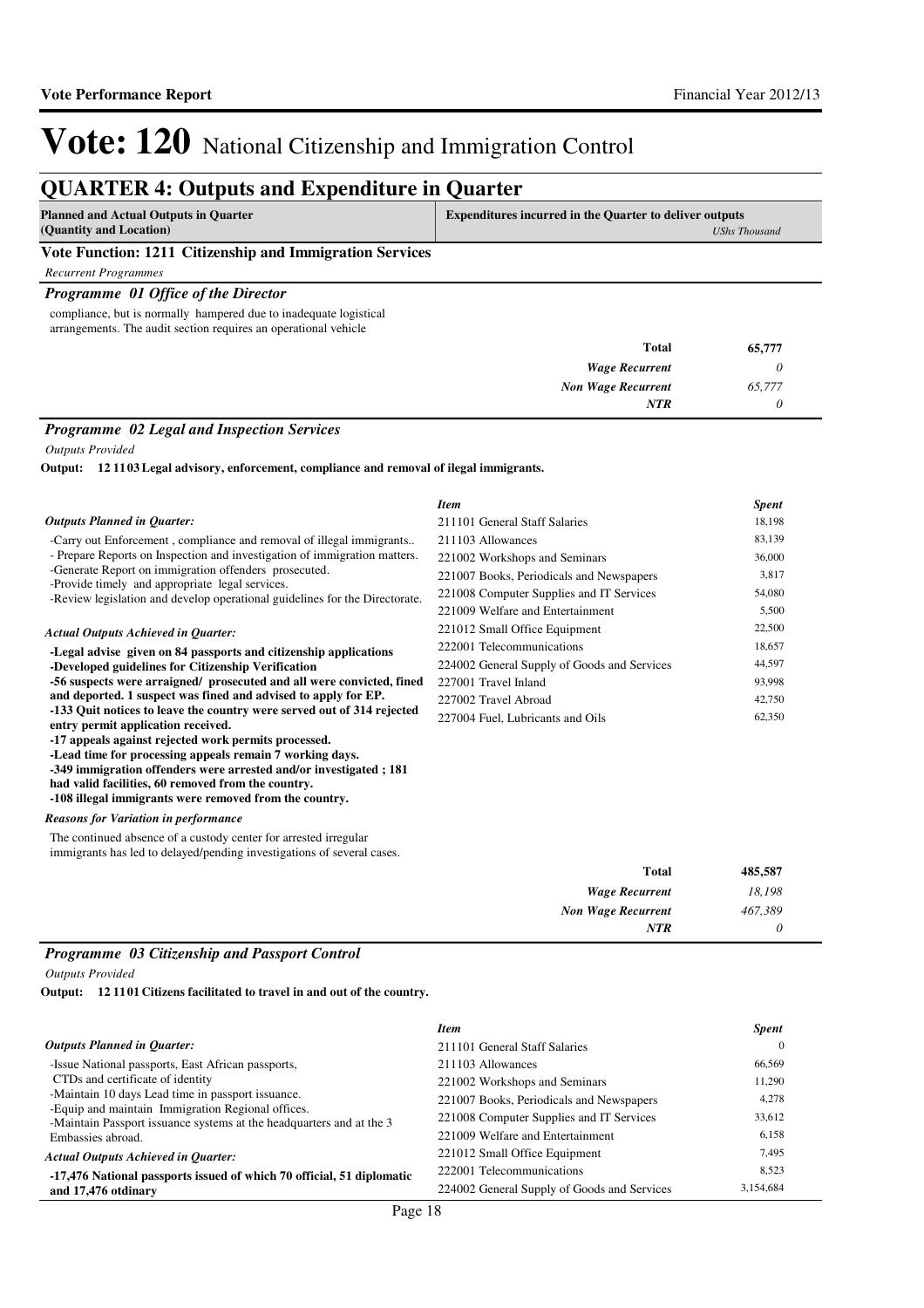*0*

*NTR*

# Vote: 120 National Citizenship and Immigration Control

## **QUARTER 4: Outputs and Expenditure in Quarter**

| <b>Planned and Actual Outputs in Quarter</b> | <b>Expenditures incurred in the Quarter to deliver outputs</b> |  |
|----------------------------------------------|----------------------------------------------------------------|--|
| (Quantity and Location)                      | <b>UShs Thousand</b>                                           |  |
| ___                                          |                                                                |  |

**Vote Function: 1211 Citizenship and Immigration Services**

*Recurrent Programmes*

| Programme 03 Citizenship and Passport Control                                                                                          |                                                          |           |  |
|----------------------------------------------------------------------------------------------------------------------------------------|----------------------------------------------------------|-----------|--|
| -85 East African passports issued                                                                                                      | 227001 Travel Inland                                     | 36.401    |  |
| -14 CTDs issued and 643 certificate of identity issued                                                                                 | 227002 Travel Abroad                                     | 37.500    |  |
| <b>Reasons for Variation in performance</b>                                                                                            | 227004 Fuel, Lubricants and Oils                         | 10.000    |  |
| The pasport issuance system maintenance was irregular owing to<br>outstanding payment arrears to De La Rue thus limiting efficiency in | 228003 Maintenance Machinery, Equipment and<br>Furniture | 850,200   |  |
| issuance of passports.                                                                                                                 | Total                                                    | 4,226,709 |  |
|                                                                                                                                        | <b>Wage Recurrent</b>                                    | 0         |  |
|                                                                                                                                        | <b>Non Wage Recurrent</b>                                | 4,226,709 |  |
|                                                                                                                                        | <b>NTR</b>                                               | 0         |  |

#### *Programme 04 Immigration Control*

*Outputs Provided*

**12 1102 Facilitated entry, stay and exit of foreign expatriates. Output:**

|                                                                               | <b>Item</b>                                 | <b>Spent</b> |
|-------------------------------------------------------------------------------|---------------------------------------------|--------------|
| <b>Outputs Planned in Ouarter:</b>                                            | 211101 General Staff Salaries               | 307,442      |
| -Issue Visas, Passes and Permits.                                             | 211103 Allowances                           | 21,045       |
| -Collect Non Tax Revenue.                                                     | 221007 Books, Periodicals and Newspapers    | 2,108        |
| -Improve time taken to issue Visas Permits and Passes.                        | 221008 Computer Supplies and IT Services    | 7,500        |
| -Implement guidelines to reduce lead time issuing permits and passes.         | 221009 Welfare and Entertainment            | 3,000        |
| <b>Actual Outputs Achieved in Ouarter:</b>                                    | 221012 Small Office Equipment               | 11,816       |
| -Issued 1,186 work permits to foreign workers in employment and               | 222001 Telecommunications                   | 7,500        |
| investment.<br>-1,490 Dependants of Work permit holders issued with dependant | 224002 General Supply of Goods and Services | 4,112        |
| <b>Passes</b>                                                                 | 227001 Travel Inland                        | 5,000        |
| -Issued 1085 special passes as temporary facility to Aliens intending to      | 227002 Travel Abroad                        | 7,500        |
| regularise their stay in the country                                          |                                             |              |
| -1,636 foreign students facilitated to study in the country through           |                                             |              |
| issuance of students passes.                                                  |                                             |              |

#### *Reasons for Variation in performance*

The Department of Immigration is currently operating without stickers for work permits and there is a limited number of entry visa stickers in stock. The supplementary funds requested for for procurement of the stickers was released la of procuring a that were com

| ate in June 2013. However, the department is in the process |                           |         |
|-------------------------------------------------------------|---------------------------|---------|
| in upgraded and machine readable stickers with the funds    |                           |         |
| mitted.                                                     |                           |         |
|                                                             | Total                     | 377,022 |
|                                                             | <b>Wage Recurrent</b>     | 307.442 |
|                                                             | <b>Non Wage Recurrent</b> | 69.580  |

#### **12 1105 Border Control. Output:**

|                                                                                                      | <b>Item</b>                              | <b>Spent</b> |
|------------------------------------------------------------------------------------------------------|------------------------------------------|--------------|
| <b>Outputs Planned in Quarter:</b>                                                                   | 211103 Allowances                        | 54,393       |
| -Issue entry and exit facilities at borders.                                                         | 221002 Workshops and Seminars            | 38,131       |
| - Extend PISCES to Atiak and Oraba                                                                   | 221007 Books, Periodicals and Newspapers | 7,311        |
| -Upgrade PISCES Softwrare                                                                            | 221008 Computer Supplies and IT Services | 34,080       |
| - Clear traveler within 2 minutes                                                                    | 221009 Welfare and Entertainment         | 5,012        |
| <b>Actual Outputs Achieved in Ouarter:</b>                                                           | 221012 Small Office Equipment            | 12,000       |
| -8,902 visas issued to visa prone travellers                                                         | 222001 Telecommunications                | 17.372       |
| -132 foreign visitors visa extended<br>-intercepted and rescued 37 victims of trafficking in persons | 227001 Travel Inland                     | 51,390       |
| - carried out 3 border management meetings to improve performance                                    | 227004 Fuel. Lubricants and Oils         | 18,000       |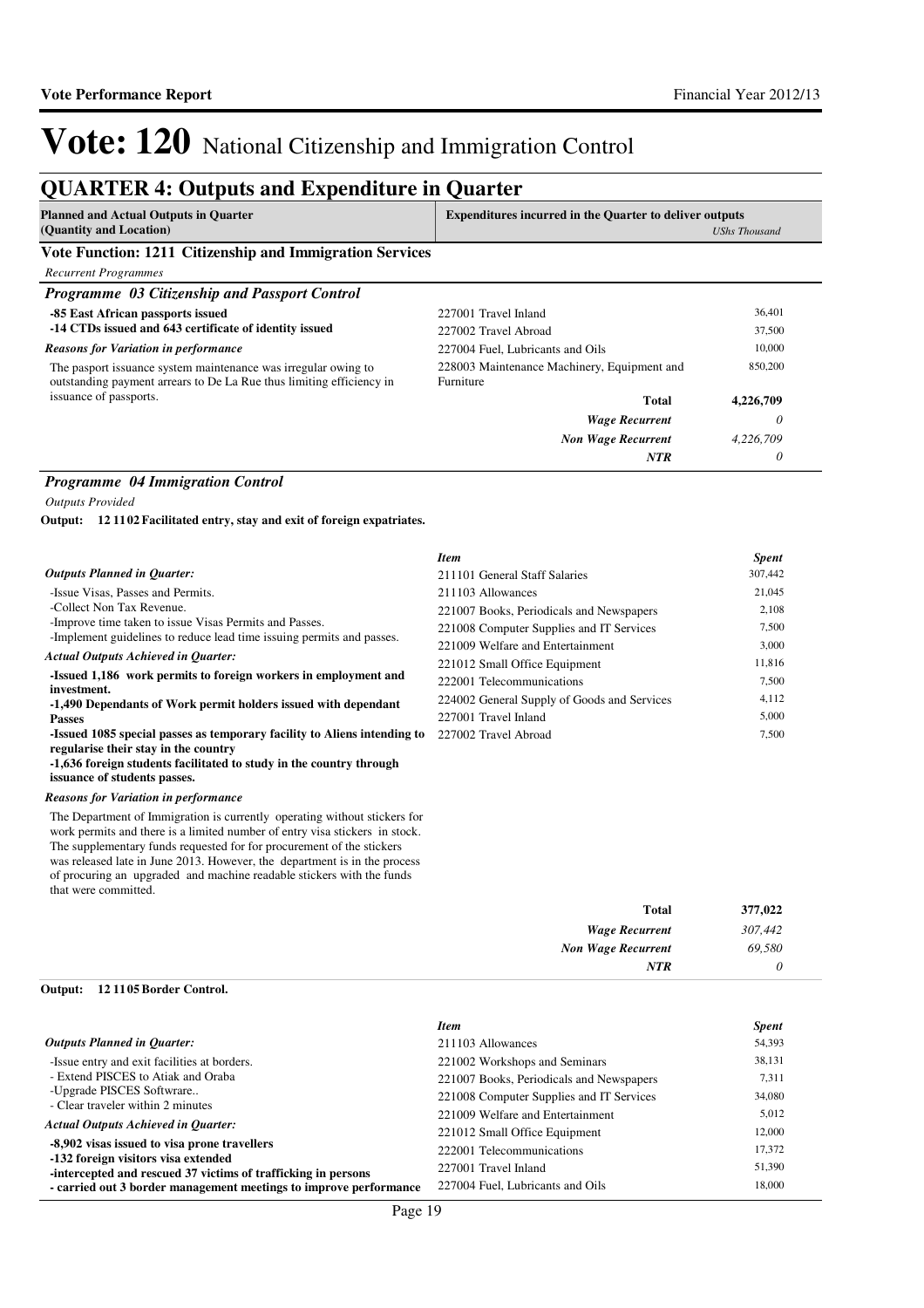## **QUARTER 4: Outputs and Expenditure in Quarter**

| <b>Planned and Actual Outputs in Quarter</b><br>(Quantity and Location) | <b>Expenditures incurred in the Quarter to deliver outputs</b><br>UShs Thousand |
|-------------------------------------------------------------------------|---------------------------------------------------------------------------------|
| Vote Function: 1211 Citizenship and Immigration Services                |                                                                                 |
| Recurrent Programmes                                                    |                                                                                 |

| <b>Programme 04 Immigration Control</b>                                    |                                             |         |
|----------------------------------------------------------------------------|---------------------------------------------|---------|
| and security                                                               | 228003 Maintenance Machinery, Equipment and | 60,014  |
| <b>Reasons for Variation in performance</b>                                | Furniture                                   |         |
| On top of being porous, borders remain un-interconnected to each other     | Total                                       | 297,702 |
| and neither to the immigration headquarters. This has made it difficult to | <b>Wage Recurrent</b>                       |         |
| efficiently deliver immigration services.                                  | <b>Non Wage Recurrent</b>                   | 297,702 |
|                                                                            | NTR                                         |         |

#### **12 1108 Support to Regional Immigration offices Output:**

|                                                                                                                                                        | <b>Item</b>                                              | <b>Spent</b> |
|--------------------------------------------------------------------------------------------------------------------------------------------------------|----------------------------------------------------------|--------------|
| <b>Outputs Planned in Quarter:</b>                                                                                                                     | 211103 Allowances                                        | 25,873       |
| -Pre inspection/Preverification of work permits decentralised                                                                                          | 221009 Welfare and Entertainment                         | 5,900        |
| -Regional legal services bolstered<br>-Issuance of immigration facilities decentralised                                                                | 221011 Printing, Stationery, Photocopying and<br>Binding | 10,000       |
| -Passport reception centers strengthened                                                                                                               | 222001 Telecommunications                                | 13,875       |
| <b>Actual Outputs Achieved in Quarter:</b>                                                                                                             | 223005 Electricity                                       | 11,333       |
| -Issuance of immigration facilities such as Students passes                                                                                            | 223006 Water                                             | 8,667        |
| decentralised to four Regional Offices of Arua, Mbale, Mbarara and<br>Gulu.                                                                            | 227001 Travel Inland                                     | 31,268       |
| -Regional Passport reception centers strengthened                                                                                                      | 227004 Fuel, Lubricants and Oils                         | 27,999       |
| -Pre inspection/Preverification of work permits operationalised in                                                                                     | 228001 Maintenance - Civil                               | 37,590       |
| four regional office.                                                                                                                                  | 228002 Maintenance - Vehicles                            | 18,796       |
| <b>Reasons for Variation in performance</b>                                                                                                            | <b>Total</b>                                             | 191,301      |
| Strengthening the operations of regional offices by establishing                                                                                       | <b>Wage Recurrent</b>                                    | 0            |
| Magisterial areas to help prosecute illegal immigrants has not been done<br>due to financial difficulties. The delivery of regional legal services has | <b>Non Wage Recurrent</b><br><b>NTR</b>                  | 191,301<br>0 |

#### *Development Projects*

### *Project 1167 National Security Information Systems Project*

*Capital Purchases*

**12 1171 Acquisition of Land by Government Output:**

*Outputs Planned in Quarter:*

```
Actual Outputs Achieved in Quarter:
```
**.**

.

.

*Reasons for Variation in performance*

| <b>Total</b>              | o |
|---------------------------|---|
| <b>GoU</b> Development    | υ |
| <b>External Financing</b> | U |
| <b>NTR</b>                |   |

**Output: 12 1172 Government Buildings and Administrative Infrastructure**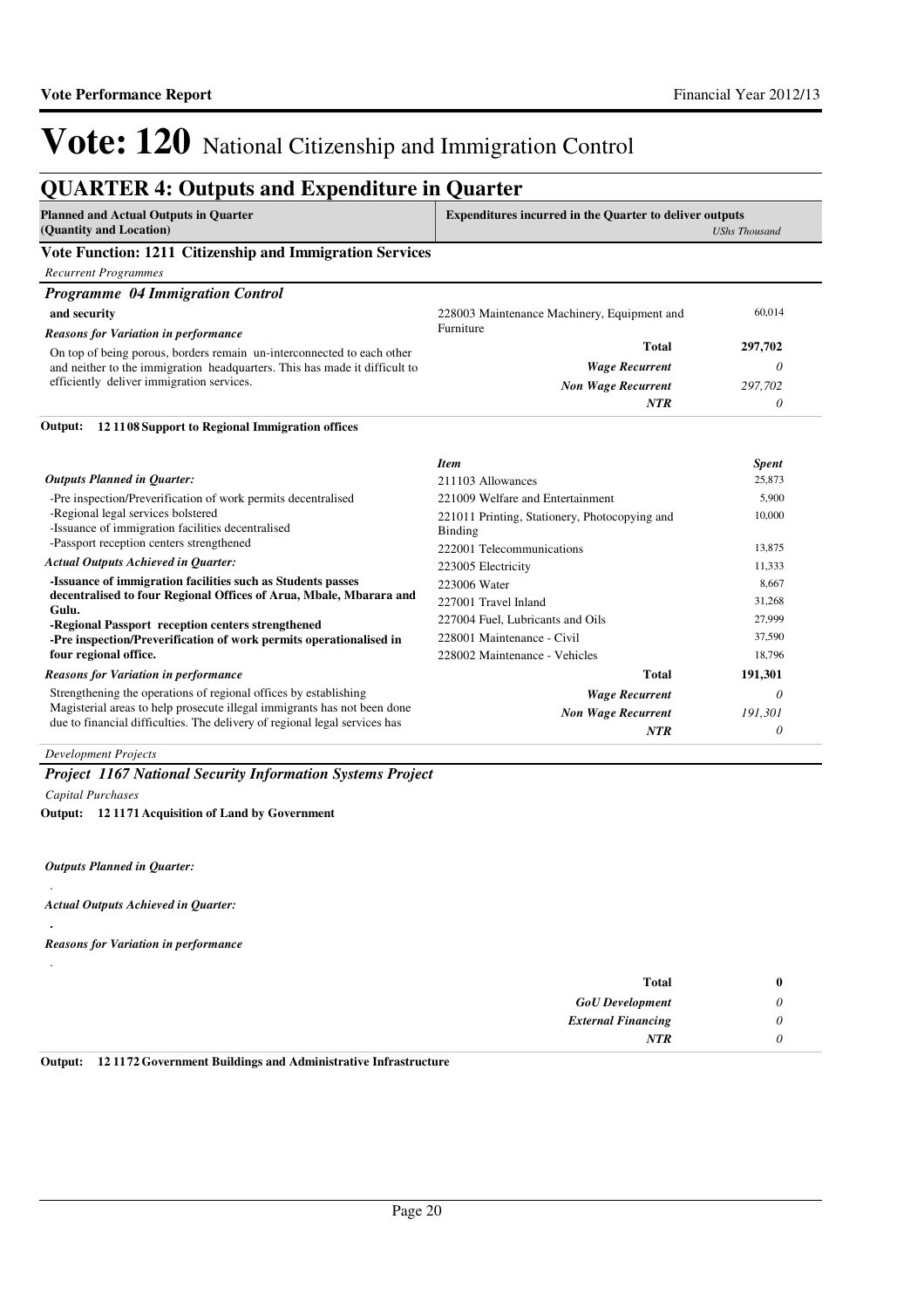| <b>QUARTER 4: Outputs and Expenditure in Quarter</b>                                                                                              |                                                                |                      |
|---------------------------------------------------------------------------------------------------------------------------------------------------|----------------------------------------------------------------|----------------------|
| <b>Planned and Actual Outputs in Quarter</b><br>(Quantity and Location)                                                                           | <b>Expenditures incurred in the Quarter to deliver outputs</b> | <b>UShs Thousand</b> |
| Vote Function: 1211 Citizenship and Immigration Services                                                                                          |                                                                |                      |
| <b>Development Projects</b>                                                                                                                       |                                                                |                      |
| <b>Project 1167 National Security Information Systems Project</b>                                                                                 |                                                                |                      |
|                                                                                                                                                   | <b>Item</b>                                                    | <b>Spent</b>         |
| <b>Outputs Planned in Quarter:</b>                                                                                                                | 231001 Non-Residential Buildings                               | 10,578,353           |
| -Refurbish the existing buildings at the UPPC premises.                                                                                           |                                                                |                      |
| -Procure furniture and fittings<br>-Install the bigger machines for ID printing, test and commission                                              |                                                                |                      |
| machines.                                                                                                                                         |                                                                |                      |
| <b>Actual Outputs Achieved in Quarter:</b>                                                                                                        |                                                                |                      |
| -Tenancy agreement with UPPC concluded.                                                                                                           |                                                                |                      |
| -Building Plans for remodeling and construction developed and                                                                                     |                                                                |                      |
| approved.<br>-Procurement of renovation works concluded and Contract signed                                                                       |                                                                |                      |
| <b>Reasons for Variation in performance</b>                                                                                                       |                                                                |                      |
| The procurement process for refurbishing and building the data<br>Personalisation Center delayed. However, funds for completion of this           |                                                                |                      |
| activity has been committed.                                                                                                                      | <b>Total</b>                                                   | 10,578,353           |
|                                                                                                                                                   | <b>GoU</b> Development                                         | 10,578,353           |
|                                                                                                                                                   | <b>External Financing</b>                                      | 0                    |
|                                                                                                                                                   | <b>NTR</b>                                                     | $\theta$             |
| Output:<br>121175 Purchase of Motor Vehicles and Other Transport Equipment                                                                        | <b>Item</b>                                                    | <b>Spent</b>         |
| <b>Outputs Planned in Quarter:</b>                                                                                                                | 231004 Transport Equipment                                     | 725,000              |
| -Complete procurement of vehicles                                                                                                                 |                                                                |                      |
| <b>Actual Outputs Achieved in Quarter:</b>                                                                                                        |                                                                |                      |
| -Contract to procure 1 Coaster and 1 Minibus awarded to M/S<br>Nissan.                                                                            |                                                                |                      |
| -Contract for supply of 4 pick up trucks awarded to Toyota Uganda.                                                                                |                                                                |                      |
| <b>Reasons for Variation in performance</b>                                                                                                       |                                                                |                      |
| Clearance to procure the vehicles delayed from the Solicitor General.<br>Funds have been committed by the Directorate to implement this activity. |                                                                |                      |
|                                                                                                                                                   | Total                                                          | 725,000              |
|                                                                                                                                                   | <b>GoU</b> Development                                         | 725,000              |
|                                                                                                                                                   | <b>External Financing</b>                                      | 0                    |
|                                                                                                                                                   | NTR                                                            | 0                    |
| 121176 Purchase of Office and ICT Equipment, including Software<br>Output:                                                                        |                                                                |                      |
|                                                                                                                                                   | <b>Item</b>                                                    | <b>Spent</b>         |
| <b>Outputs Planned in Quarter:</b>                                                                                                                | 231005 Machinery and Equipment                                 | 2,903,324            |
| -Procure extra equipment, hardware and software                                                                                                   |                                                                |                      |
| <b>Actual Outputs Achieved in Quarter:</b>                                                                                                        |                                                                |                      |
| -Technical specification for procurement of software licences drafted.<br>-Specification process for customization of Central System(SDM) still   |                                                                |                      |
| ongoing<br>-Requirements Specifications for procurement of additional scanners,<br>card readers concluded.                                        |                                                                |                      |

#### *Reasons for Variation in performance*

Signed off the Technical Specifications is pending due to the need to secure approval by relevant Authority. Equally, conclusion of designing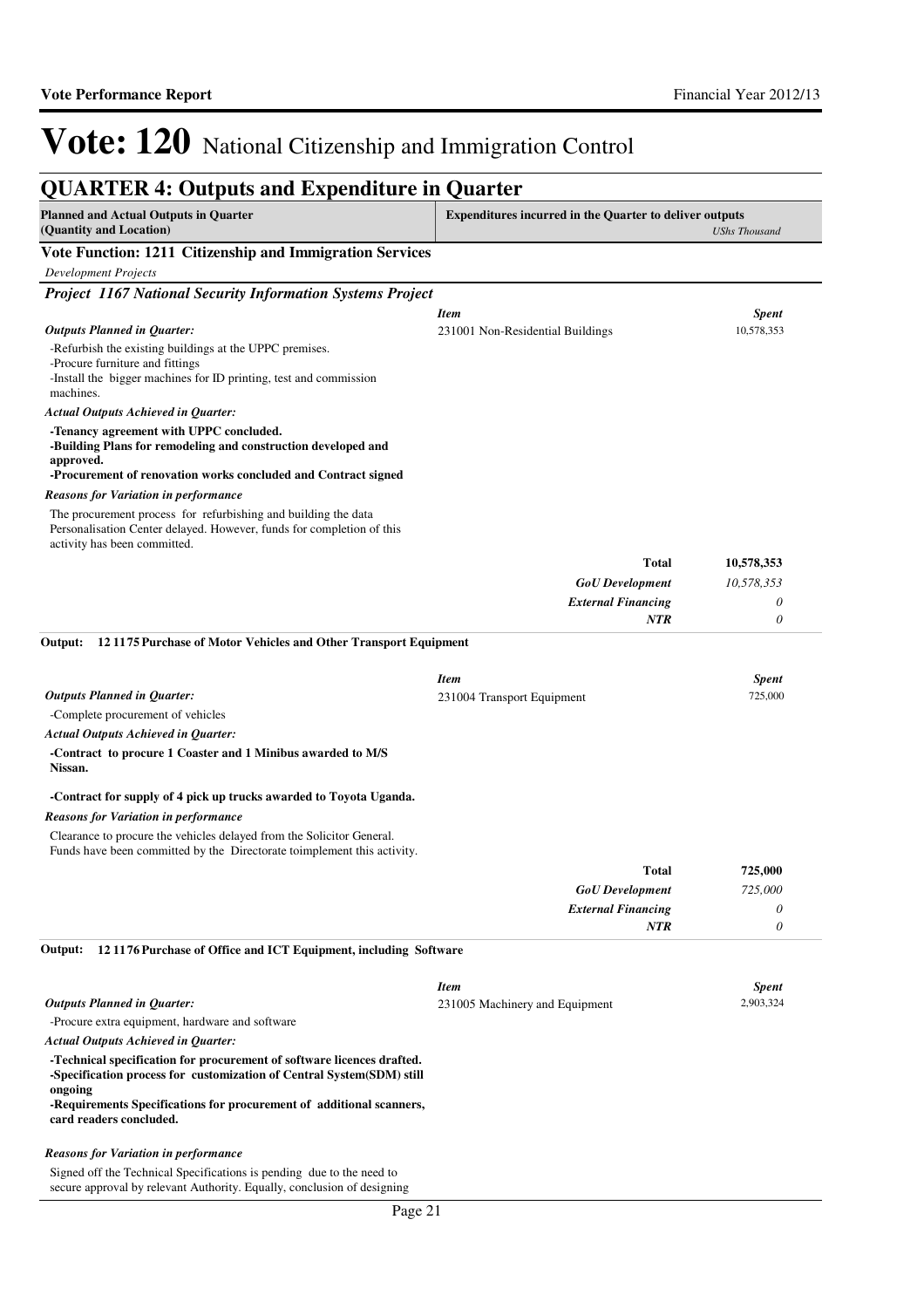## **QUARTER 4: Outputs and Expenditure in Quarter**

| <b>Planned and Actual Outputs in Quarter</b>             | <b>Expenditures incurred in the Quarter to deliver outputs</b> |
|----------------------------------------------------------|----------------------------------------------------------------|
| (Quantity and Location)                                  | UShs Thousand                                                  |
| Vote Function: 1211 Citizenship and Immigration Services |                                                                |

*Development Projects*

#### *Project 1167 National Security Information Systems Project*

the specifications to customize the Central System is dependent on approval of proposed Technical specification which is still in progress.

| 2,903,324 | Total                     |
|-----------|---------------------------|
| 2,903,324 | <b>GoU</b> Development    |
|           | <b>External Financing</b> |
|           | <b>NTR</b>                |
|           |                           |

*Outputs Provided*

**12 1106 Identity Cards issued. Output:**

|                                                                                                                                                  | <b>Item</b>                                              | <b>Spent</b> |
|--------------------------------------------------------------------------------------------------------------------------------------------------|----------------------------------------------------------|--------------|
| <b>Outputs Planned in Quarter:</b>                                                                                                               | 211102 Contract Staff Salaries (Incl. Casuals,           | 2,236,651    |
| -Personalise 1,500,000 National ID Card.                                                                                                         | Temporary)                                               |              |
| -Distribute and issue personalised cards to the public                                                                                           | 211103 Allowances                                        | 416,942      |
| -Recruit staff                                                                                                                                   | 221003 Staff Training                                    | 306,690      |
| -Create Public awareness                                                                                                                         | 221004 Recruitment Expenses                              | 40,000       |
| -Complete legal and policy harmonisation<br><b>Actual Outputs Achieved in Quarter:</b>                                                           | 221011 Printing, Stationery, Photocopying and<br>Binding | 320,000      |
| -30,120 Cards personalised                                                                                                                       | 221012 Small Office Equipment                            | 87,584       |
| -949 National I.D cards issued out.<br>-100,044 data sets verified for citizenship                                                               | 222001 Telecommunications                                | 31,600       |
| -Requirements specifications for NSIS Phase II completed.                                                                                        | 227001 Travel Inland                                     | 311,491      |
| -Citizenship verification manual published.                                                                                                      | 227002 Travel Abroad                                     | 76,160       |
| -20 NSIS staff members trained in data processing and card issuance                                                                              | 227004 Fuel, Lubricants and Oils                         | 368,010      |
| <b>Reasons for Variation in performance</b>                                                                                                      | 228002 Maintenance - Vehicles                            | 178,204      |
| The delayed procurement of the Main Personalisation Center has led to the<br>deployment of a smaller personalisation machine which is capable of | 228003 Maintenance Machinery, Equipment and<br>Furniture | 375,240      |
| producing only 350 ID cards per day. However, if the Main                                                                                        | Total                                                    | 4,748,571    |
| Personalisation Center is established, up to 40,000 cards per day could be<br>printed.                                                           | <b>GoU</b> Development                                   | 4,748,571    |
|                                                                                                                                                  | <b>External Financing</b>                                | 0            |
|                                                                                                                                                  | <b>NTR</b>                                               | 0            |

*Project 1230 Support to National Citizenship and Immigration Control*

*Capital Purchases*

**12 1172 Government Buildings and Administrative Infrastructure Output:**

|                                                  | <b>Item</b>                      | <b>Spent</b> |
|--------------------------------------------------|----------------------------------|--------------|
| <b>Outputs Planned in Quarter:</b>               | 231001 Non-Residential Buildings | 134,583      |
| -Complete construction of Madi Opei border post. |                                  |              |
| <b>Actual Outputs Achieved in Quarter:</b>       |                                  |              |
| -Contract for construction of Madi Opei awarded. |                                  |              |
| <b>Reasons for Variation in performance</b>      |                                  |              |
| $\cdot$                                          | <b>Total</b>                     | 134,583      |
|                                                  | <b>GoU</b> Development           | 134,583      |
|                                                  | <b>External Financing</b>        | 0            |
|                                                  | NTR                              | 0            |

**Output: 12 1175 Purchase of Motor Vehicles and Other Transport Equipment**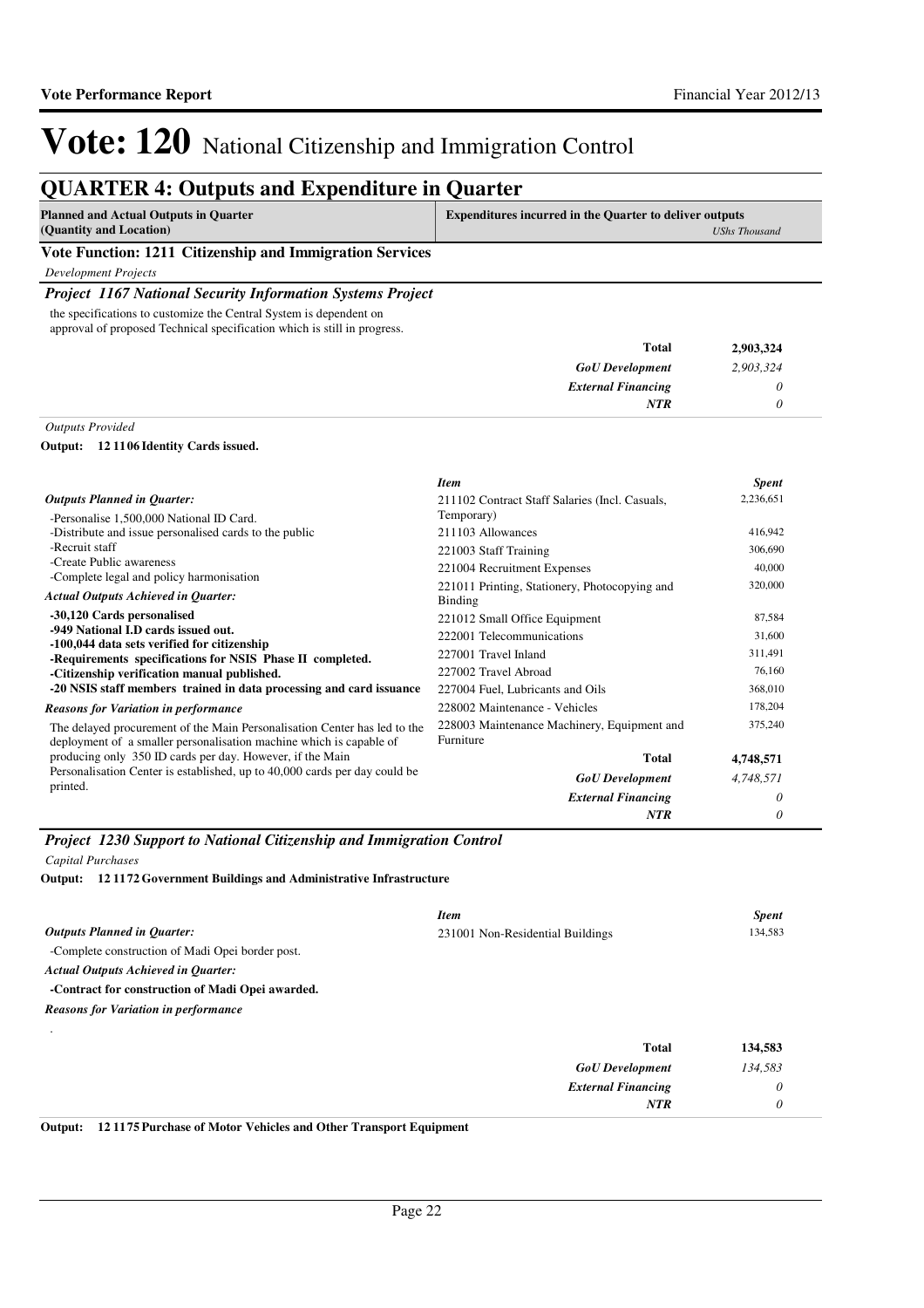*0*

*NTR*

# Vote: 120 National Citizenship and Immigration Control

| <b>Expenditures incurred in the Quarter to deliver outputs</b><br><b>UShs Thousand</b><br>Vote Function: 1211 Citizenship and Immigration Services<br><b>Development Projects</b><br>Project 1230 Support to National Citizenship and Immigration Control<br><b>Item</b><br><b>Spent</b><br><b>Outputs Planned in Quarter:</b><br>400,000<br>231004 Transport Equipment<br>-Deliver 1 Double pick up (Bullion Van) for passport.<br>-Deliver 1 Double Pick up for Regional Offices.<br><b>Actual Outputs Achieved in Quarter:</b><br>-Contract for pprocurement of Double pick upawarded, delivery<br>expected soon. Funds were committed.<br><b>Reasons for Variation in performance</b><br>Delayed clearance of contract to procure motor vehicles. However, funds<br>have been committed to undertake this activity.<br><b>Total</b><br>400,000<br><b>GoU</b> Development<br>400,000<br><b>External Financing</b><br>0<br>$\theta$<br><b>NTR</b><br>121176 Purchase of Office and ICT Equipment, including Software<br><b>Item</b><br><b>Spent</b><br><b>Outputs Planned in Quarter:</b><br>128,033<br>231005 Machinery and Equipment<br>-Specifications for Alien registration system developed.<br><b>Actual Outputs Achieved in Quarter:</b><br>-Evaluation of bids carried out. However, funds for this procurement<br>has been committed.<br><b>Reasons for Variation in performance</b><br>Development and conclusion of the requirements specifications for Alien<br>Registration took longer. Financial resources required for this activity has<br>been committed.<br><b>Total</b><br>128,033<br>128,033<br><b>GoU</b> Development<br><b>External Financing</b><br>0<br>0<br><b>NTR</b><br>12 1177 Purchase of Specialised Machinery & Equipment<br><b>Item</b><br><b>Spent</b><br><b>Outputs Planned in Ouarter:</b><br>385,314<br>231005 Machinery and Equipment<br>Mbarara and Mbale passport centers installed with passport issuance<br>system.<br><b>Actual Outputs Achieved in Quarter:</b><br>-Passport issuance system for Mbarara and Mbale Regional Passport<br>offices delivered.<br><b>Reasons for Variation in performance</b><br>Installation of the delivered passport issuance system is pending<br>installation of the necessary equipments and systems as advised by the<br>service provider De La Rue. Once this is done, it is expected that passports<br>will now be issued from Mbale and Mbarara regional passport offices.<br><b>Total</b><br>385,314<br><b>GoU</b> Development<br>385,314<br>0 | <b>QUARTER 4: Outputs and Expenditure in Quarter</b>                    |                           |  |  |
|--------------------------------------------------------------------------------------------------------------------------------------------------------------------------------------------------------------------------------------------------------------------------------------------------------------------------------------------------------------------------------------------------------------------------------------------------------------------------------------------------------------------------------------------------------------------------------------------------------------------------------------------------------------------------------------------------------------------------------------------------------------------------------------------------------------------------------------------------------------------------------------------------------------------------------------------------------------------------------------------------------------------------------------------------------------------------------------------------------------------------------------------------------------------------------------------------------------------------------------------------------------------------------------------------------------------------------------------------------------------------------------------------------------------------------------------------------------------------------------------------------------------------------------------------------------------------------------------------------------------------------------------------------------------------------------------------------------------------------------------------------------------------------------------------------------------------------------------------------------------------------------------------------------------------------------------------------------------------------------------------------------------------------------------------------------------------------------------------------------------------------------------------------------------------------------------------------------------------------------------------------------------------------------------------------------------------------------------------------------------------------------------------------------------------------------------------------------------------------------------------------------------------------------|-------------------------------------------------------------------------|---------------------------|--|--|
|                                                                                                                                                                                                                                                                                                                                                                                                                                                                                                                                                                                                                                                                                                                                                                                                                                                                                                                                                                                                                                                                                                                                                                                                                                                                                                                                                                                                                                                                                                                                                                                                                                                                                                                                                                                                                                                                                                                                                                                                                                                                                                                                                                                                                                                                                                                                                                                                                                                                                                                                      | <b>Planned and Actual Outputs in Quarter</b><br>(Quantity and Location) |                           |  |  |
|                                                                                                                                                                                                                                                                                                                                                                                                                                                                                                                                                                                                                                                                                                                                                                                                                                                                                                                                                                                                                                                                                                                                                                                                                                                                                                                                                                                                                                                                                                                                                                                                                                                                                                                                                                                                                                                                                                                                                                                                                                                                                                                                                                                                                                                                                                                                                                                                                                                                                                                                      |                                                                         |                           |  |  |
|                                                                                                                                                                                                                                                                                                                                                                                                                                                                                                                                                                                                                                                                                                                                                                                                                                                                                                                                                                                                                                                                                                                                                                                                                                                                                                                                                                                                                                                                                                                                                                                                                                                                                                                                                                                                                                                                                                                                                                                                                                                                                                                                                                                                                                                                                                                                                                                                                                                                                                                                      |                                                                         |                           |  |  |
|                                                                                                                                                                                                                                                                                                                                                                                                                                                                                                                                                                                                                                                                                                                                                                                                                                                                                                                                                                                                                                                                                                                                                                                                                                                                                                                                                                                                                                                                                                                                                                                                                                                                                                                                                                                                                                                                                                                                                                                                                                                                                                                                                                                                                                                                                                                                                                                                                                                                                                                                      |                                                                         |                           |  |  |
|                                                                                                                                                                                                                                                                                                                                                                                                                                                                                                                                                                                                                                                                                                                                                                                                                                                                                                                                                                                                                                                                                                                                                                                                                                                                                                                                                                                                                                                                                                                                                                                                                                                                                                                                                                                                                                                                                                                                                                                                                                                                                                                                                                                                                                                                                                                                                                                                                                                                                                                                      |                                                                         |                           |  |  |
|                                                                                                                                                                                                                                                                                                                                                                                                                                                                                                                                                                                                                                                                                                                                                                                                                                                                                                                                                                                                                                                                                                                                                                                                                                                                                                                                                                                                                                                                                                                                                                                                                                                                                                                                                                                                                                                                                                                                                                                                                                                                                                                                                                                                                                                                                                                                                                                                                                                                                                                                      |                                                                         |                           |  |  |
|                                                                                                                                                                                                                                                                                                                                                                                                                                                                                                                                                                                                                                                                                                                                                                                                                                                                                                                                                                                                                                                                                                                                                                                                                                                                                                                                                                                                                                                                                                                                                                                                                                                                                                                                                                                                                                                                                                                                                                                                                                                                                                                                                                                                                                                                                                                                                                                                                                                                                                                                      |                                                                         |                           |  |  |
|                                                                                                                                                                                                                                                                                                                                                                                                                                                                                                                                                                                                                                                                                                                                                                                                                                                                                                                                                                                                                                                                                                                                                                                                                                                                                                                                                                                                                                                                                                                                                                                                                                                                                                                                                                                                                                                                                                                                                                                                                                                                                                                                                                                                                                                                                                                                                                                                                                                                                                                                      |                                                                         |                           |  |  |
|                                                                                                                                                                                                                                                                                                                                                                                                                                                                                                                                                                                                                                                                                                                                                                                                                                                                                                                                                                                                                                                                                                                                                                                                                                                                                                                                                                                                                                                                                                                                                                                                                                                                                                                                                                                                                                                                                                                                                                                                                                                                                                                                                                                                                                                                                                                                                                                                                                                                                                                                      |                                                                         |                           |  |  |
|                                                                                                                                                                                                                                                                                                                                                                                                                                                                                                                                                                                                                                                                                                                                                                                                                                                                                                                                                                                                                                                                                                                                                                                                                                                                                                                                                                                                                                                                                                                                                                                                                                                                                                                                                                                                                                                                                                                                                                                                                                                                                                                                                                                                                                                                                                                                                                                                                                                                                                                                      |                                                                         |                           |  |  |
|                                                                                                                                                                                                                                                                                                                                                                                                                                                                                                                                                                                                                                                                                                                                                                                                                                                                                                                                                                                                                                                                                                                                                                                                                                                                                                                                                                                                                                                                                                                                                                                                                                                                                                                                                                                                                                                                                                                                                                                                                                                                                                                                                                                                                                                                                                                                                                                                                                                                                                                                      |                                                                         |                           |  |  |
|                                                                                                                                                                                                                                                                                                                                                                                                                                                                                                                                                                                                                                                                                                                                                                                                                                                                                                                                                                                                                                                                                                                                                                                                                                                                                                                                                                                                                                                                                                                                                                                                                                                                                                                                                                                                                                                                                                                                                                                                                                                                                                                                                                                                                                                                                                                                                                                                                                                                                                                                      |                                                                         |                           |  |  |
|                                                                                                                                                                                                                                                                                                                                                                                                                                                                                                                                                                                                                                                                                                                                                                                                                                                                                                                                                                                                                                                                                                                                                                                                                                                                                                                                                                                                                                                                                                                                                                                                                                                                                                                                                                                                                                                                                                                                                                                                                                                                                                                                                                                                                                                                                                                                                                                                                                                                                                                                      |                                                                         |                           |  |  |
|                                                                                                                                                                                                                                                                                                                                                                                                                                                                                                                                                                                                                                                                                                                                                                                                                                                                                                                                                                                                                                                                                                                                                                                                                                                                                                                                                                                                                                                                                                                                                                                                                                                                                                                                                                                                                                                                                                                                                                                                                                                                                                                                                                                                                                                                                                                                                                                                                                                                                                                                      |                                                                         |                           |  |  |
|                                                                                                                                                                                                                                                                                                                                                                                                                                                                                                                                                                                                                                                                                                                                                                                                                                                                                                                                                                                                                                                                                                                                                                                                                                                                                                                                                                                                                                                                                                                                                                                                                                                                                                                                                                                                                                                                                                                                                                                                                                                                                                                                                                                                                                                                                                                                                                                                                                                                                                                                      |                                                                         |                           |  |  |
|                                                                                                                                                                                                                                                                                                                                                                                                                                                                                                                                                                                                                                                                                                                                                                                                                                                                                                                                                                                                                                                                                                                                                                                                                                                                                                                                                                                                                                                                                                                                                                                                                                                                                                                                                                                                                                                                                                                                                                                                                                                                                                                                                                                                                                                                                                                                                                                                                                                                                                                                      | Output:                                                                 |                           |  |  |
|                                                                                                                                                                                                                                                                                                                                                                                                                                                                                                                                                                                                                                                                                                                                                                                                                                                                                                                                                                                                                                                                                                                                                                                                                                                                                                                                                                                                                                                                                                                                                                                                                                                                                                                                                                                                                                                                                                                                                                                                                                                                                                                                                                                                                                                                                                                                                                                                                                                                                                                                      |                                                                         |                           |  |  |
|                                                                                                                                                                                                                                                                                                                                                                                                                                                                                                                                                                                                                                                                                                                                                                                                                                                                                                                                                                                                                                                                                                                                                                                                                                                                                                                                                                                                                                                                                                                                                                                                                                                                                                                                                                                                                                                                                                                                                                                                                                                                                                                                                                                                                                                                                                                                                                                                                                                                                                                                      |                                                                         |                           |  |  |
|                                                                                                                                                                                                                                                                                                                                                                                                                                                                                                                                                                                                                                                                                                                                                                                                                                                                                                                                                                                                                                                                                                                                                                                                                                                                                                                                                                                                                                                                                                                                                                                                                                                                                                                                                                                                                                                                                                                                                                                                                                                                                                                                                                                                                                                                                                                                                                                                                                                                                                                                      |                                                                         |                           |  |  |
|                                                                                                                                                                                                                                                                                                                                                                                                                                                                                                                                                                                                                                                                                                                                                                                                                                                                                                                                                                                                                                                                                                                                                                                                                                                                                                                                                                                                                                                                                                                                                                                                                                                                                                                                                                                                                                                                                                                                                                                                                                                                                                                                                                                                                                                                                                                                                                                                                                                                                                                                      |                                                                         |                           |  |  |
|                                                                                                                                                                                                                                                                                                                                                                                                                                                                                                                                                                                                                                                                                                                                                                                                                                                                                                                                                                                                                                                                                                                                                                                                                                                                                                                                                                                                                                                                                                                                                                                                                                                                                                                                                                                                                                                                                                                                                                                                                                                                                                                                                                                                                                                                                                                                                                                                                                                                                                                                      |                                                                         |                           |  |  |
|                                                                                                                                                                                                                                                                                                                                                                                                                                                                                                                                                                                                                                                                                                                                                                                                                                                                                                                                                                                                                                                                                                                                                                                                                                                                                                                                                                                                                                                                                                                                                                                                                                                                                                                                                                                                                                                                                                                                                                                                                                                                                                                                                                                                                                                                                                                                                                                                                                                                                                                                      |                                                                         |                           |  |  |
|                                                                                                                                                                                                                                                                                                                                                                                                                                                                                                                                                                                                                                                                                                                                                                                                                                                                                                                                                                                                                                                                                                                                                                                                                                                                                                                                                                                                                                                                                                                                                                                                                                                                                                                                                                                                                                                                                                                                                                                                                                                                                                                                                                                                                                                                                                                                                                                                                                                                                                                                      |                                                                         |                           |  |  |
|                                                                                                                                                                                                                                                                                                                                                                                                                                                                                                                                                                                                                                                                                                                                                                                                                                                                                                                                                                                                                                                                                                                                                                                                                                                                                                                                                                                                                                                                                                                                                                                                                                                                                                                                                                                                                                                                                                                                                                                                                                                                                                                                                                                                                                                                                                                                                                                                                                                                                                                                      |                                                                         |                           |  |  |
|                                                                                                                                                                                                                                                                                                                                                                                                                                                                                                                                                                                                                                                                                                                                                                                                                                                                                                                                                                                                                                                                                                                                                                                                                                                                                                                                                                                                                                                                                                                                                                                                                                                                                                                                                                                                                                                                                                                                                                                                                                                                                                                                                                                                                                                                                                                                                                                                                                                                                                                                      |                                                                         |                           |  |  |
|                                                                                                                                                                                                                                                                                                                                                                                                                                                                                                                                                                                                                                                                                                                                                                                                                                                                                                                                                                                                                                                                                                                                                                                                                                                                                                                                                                                                                                                                                                                                                                                                                                                                                                                                                                                                                                                                                                                                                                                                                                                                                                                                                                                                                                                                                                                                                                                                                                                                                                                                      |                                                                         |                           |  |  |
|                                                                                                                                                                                                                                                                                                                                                                                                                                                                                                                                                                                                                                                                                                                                                                                                                                                                                                                                                                                                                                                                                                                                                                                                                                                                                                                                                                                                                                                                                                                                                                                                                                                                                                                                                                                                                                                                                                                                                                                                                                                                                                                                                                                                                                                                                                                                                                                                                                                                                                                                      |                                                                         |                           |  |  |
|                                                                                                                                                                                                                                                                                                                                                                                                                                                                                                                                                                                                                                                                                                                                                                                                                                                                                                                                                                                                                                                                                                                                                                                                                                                                                                                                                                                                                                                                                                                                                                                                                                                                                                                                                                                                                                                                                                                                                                                                                                                                                                                                                                                                                                                                                                                                                                                                                                                                                                                                      | Output:                                                                 |                           |  |  |
|                                                                                                                                                                                                                                                                                                                                                                                                                                                                                                                                                                                                                                                                                                                                                                                                                                                                                                                                                                                                                                                                                                                                                                                                                                                                                                                                                                                                                                                                                                                                                                                                                                                                                                                                                                                                                                                                                                                                                                                                                                                                                                                                                                                                                                                                                                                                                                                                                                                                                                                                      |                                                                         |                           |  |  |
|                                                                                                                                                                                                                                                                                                                                                                                                                                                                                                                                                                                                                                                                                                                                                                                                                                                                                                                                                                                                                                                                                                                                                                                                                                                                                                                                                                                                                                                                                                                                                                                                                                                                                                                                                                                                                                                                                                                                                                                                                                                                                                                                                                                                                                                                                                                                                                                                                                                                                                                                      |                                                                         |                           |  |  |
|                                                                                                                                                                                                                                                                                                                                                                                                                                                                                                                                                                                                                                                                                                                                                                                                                                                                                                                                                                                                                                                                                                                                                                                                                                                                                                                                                                                                                                                                                                                                                                                                                                                                                                                                                                                                                                                                                                                                                                                                                                                                                                                                                                                                                                                                                                                                                                                                                                                                                                                                      |                                                                         |                           |  |  |
|                                                                                                                                                                                                                                                                                                                                                                                                                                                                                                                                                                                                                                                                                                                                                                                                                                                                                                                                                                                                                                                                                                                                                                                                                                                                                                                                                                                                                                                                                                                                                                                                                                                                                                                                                                                                                                                                                                                                                                                                                                                                                                                                                                                                                                                                                                                                                                                                                                                                                                                                      |                                                                         |                           |  |  |
|                                                                                                                                                                                                                                                                                                                                                                                                                                                                                                                                                                                                                                                                                                                                                                                                                                                                                                                                                                                                                                                                                                                                                                                                                                                                                                                                                                                                                                                                                                                                                                                                                                                                                                                                                                                                                                                                                                                                                                                                                                                                                                                                                                                                                                                                                                                                                                                                                                                                                                                                      |                                                                         |                           |  |  |
|                                                                                                                                                                                                                                                                                                                                                                                                                                                                                                                                                                                                                                                                                                                                                                                                                                                                                                                                                                                                                                                                                                                                                                                                                                                                                                                                                                                                                                                                                                                                                                                                                                                                                                                                                                                                                                                                                                                                                                                                                                                                                                                                                                                                                                                                                                                                                                                                                                                                                                                                      |                                                                         |                           |  |  |
|                                                                                                                                                                                                                                                                                                                                                                                                                                                                                                                                                                                                                                                                                                                                                                                                                                                                                                                                                                                                                                                                                                                                                                                                                                                                                                                                                                                                                                                                                                                                                                                                                                                                                                                                                                                                                                                                                                                                                                                                                                                                                                                                                                                                                                                                                                                                                                                                                                                                                                                                      |                                                                         |                           |  |  |
|                                                                                                                                                                                                                                                                                                                                                                                                                                                                                                                                                                                                                                                                                                                                                                                                                                                                                                                                                                                                                                                                                                                                                                                                                                                                                                                                                                                                                                                                                                                                                                                                                                                                                                                                                                                                                                                                                                                                                                                                                                                                                                                                                                                                                                                                                                                                                                                                                                                                                                                                      |                                                                         |                           |  |  |
|                                                                                                                                                                                                                                                                                                                                                                                                                                                                                                                                                                                                                                                                                                                                                                                                                                                                                                                                                                                                                                                                                                                                                                                                                                                                                                                                                                                                                                                                                                                                                                                                                                                                                                                                                                                                                                                                                                                                                                                                                                                                                                                                                                                                                                                                                                                                                                                                                                                                                                                                      |                                                                         | <b>External Financing</b> |  |  |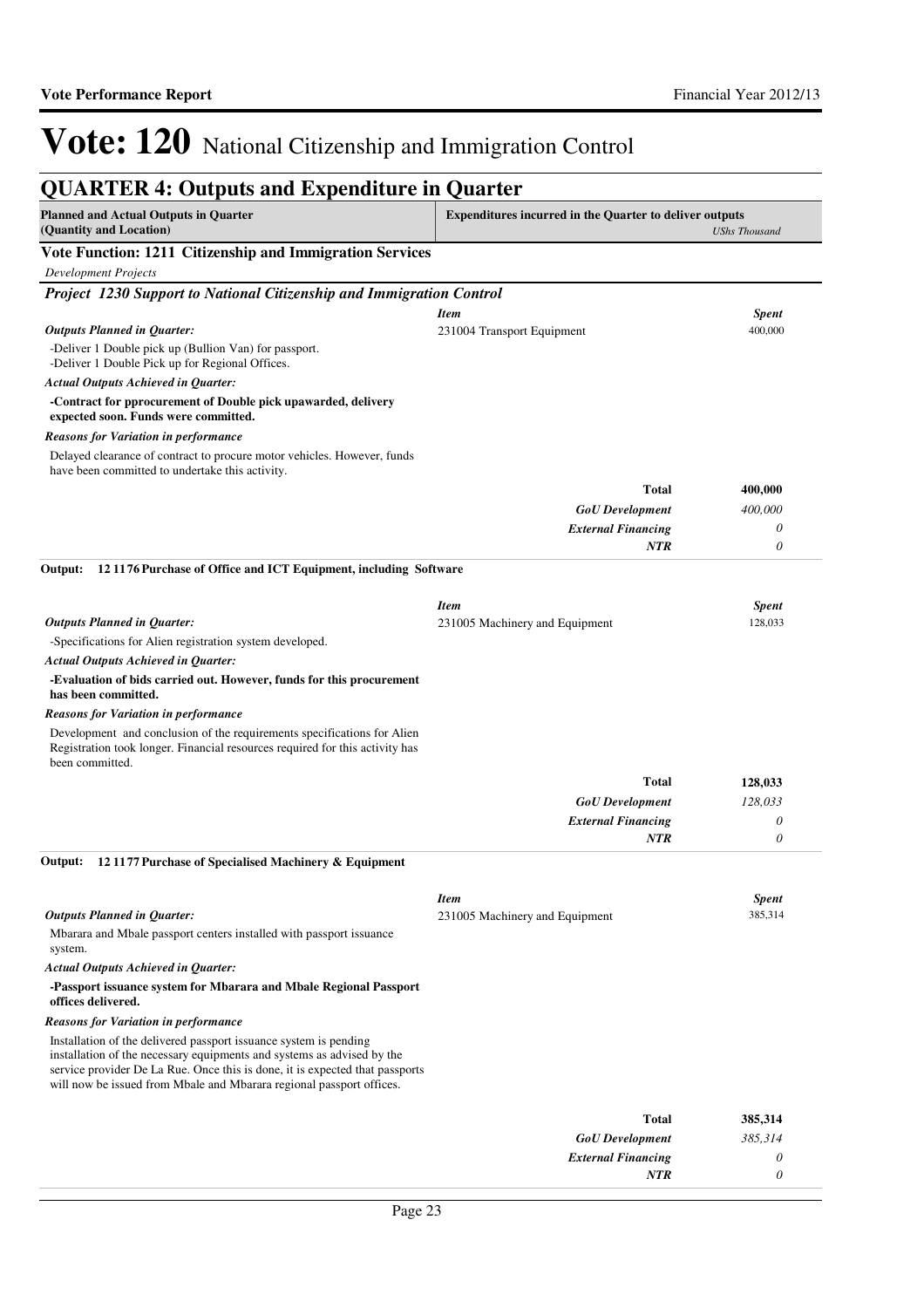## **QUARTER 4: Outputs and Expenditure in Quarter**

| <b>Planned and Actual Outputs in Quarter</b><br>(Quantity and Location) | <b>Expenditures incurred in the Quarter to deliver outputs</b> | UShs Thousand |
|-------------------------------------------------------------------------|----------------------------------------------------------------|---------------|
|                                                                         | <b>GRAND TOTAL</b>                                             | 27,296,579    |
|                                                                         | <b>Wage Recurrent</b>                                          | 421,788       |
|                                                                         | <b>Non Wage Recurrent</b>                                      | 6,871,612     |
|                                                                         | <b>GoU</b> Development                                         | 20,003,179    |
|                                                                         | <b>External Financing</b>                                      | $\theta$      |
|                                                                         | <b>NTR</b>                                                     | 0             |